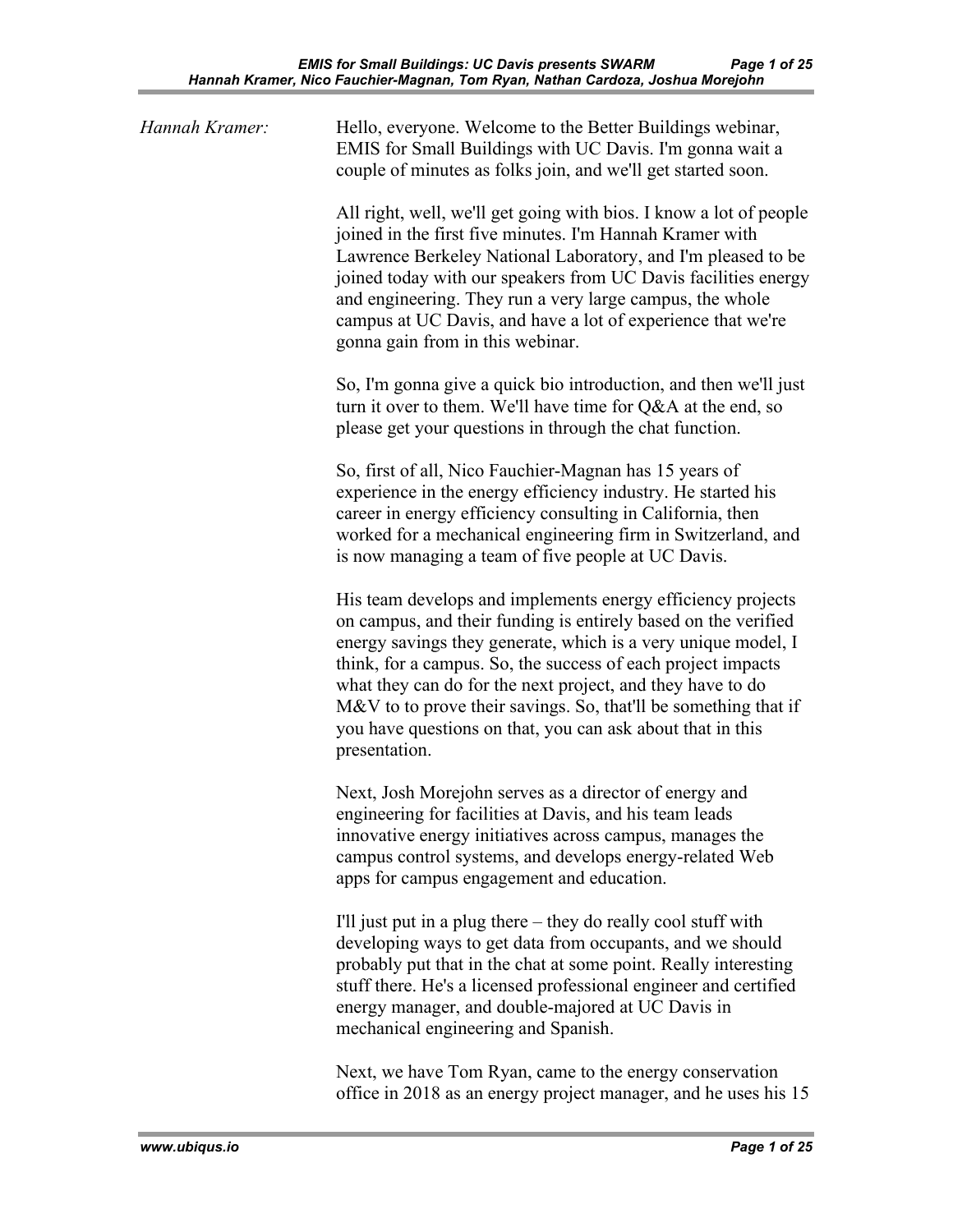years of construction experience to help his team realize energy savings around campus. He's a PE in civil engineering and a master's degree in environmental engineering from UC Davis. He led the UC Davis student teams in the Department of Energy solar decathlon competitions in 2015 and 2017. He loves to get things done and save energy on campus.

And last but not least is Nathan Cardoza. He has been working for UC Davis for 16 years and leads their refrigeration team in the mechanical HVAC department, overseeing 11 refrigeration technicians who maintain all the refrigeration equipment on campus and all the air conditioning equipment that's not connected to the campus chilled water loop. This includes thousands of pieces of equipment across campus, so they have a lot on their hands.

And really, that's what this position is all about – how you get to those pieces of equipment that are not on your building automation system, and they're gonna give the nitty-gritty details of how they've done that at UC Davis. Next slide, please.

So, I wanna start off by putting this topic in context. There's lots of small buildings, obviously, that use package units and programmable thermostats, and traditionally the EMIS group – Energy Management Information Systems at LBNL has not focused on these systems so much, but instead focused on large, built-up HVAC with building automation systems.

However, we're gonna be having a new, expanded focus next year on small building controls and analytics, so today we'll have this group of experts from UC Davis kick us off on this topic. One of the things I really like about what they have to talk about today is their real-world experience at implementing these kind of networked thermostats with rooftop unit controls on 120 buildings across our campus.

So, these buildings – they'll talk about this – that they previously had various levels of control, no way to monitor remotely, and now they have a real solution for that problem. So, let's jump right into their approach, which is called SWARM – small workplace automation and remote monitoring.

Again, a reminder just to please type your questions into the chat box at any time. I'll be moderating those questions and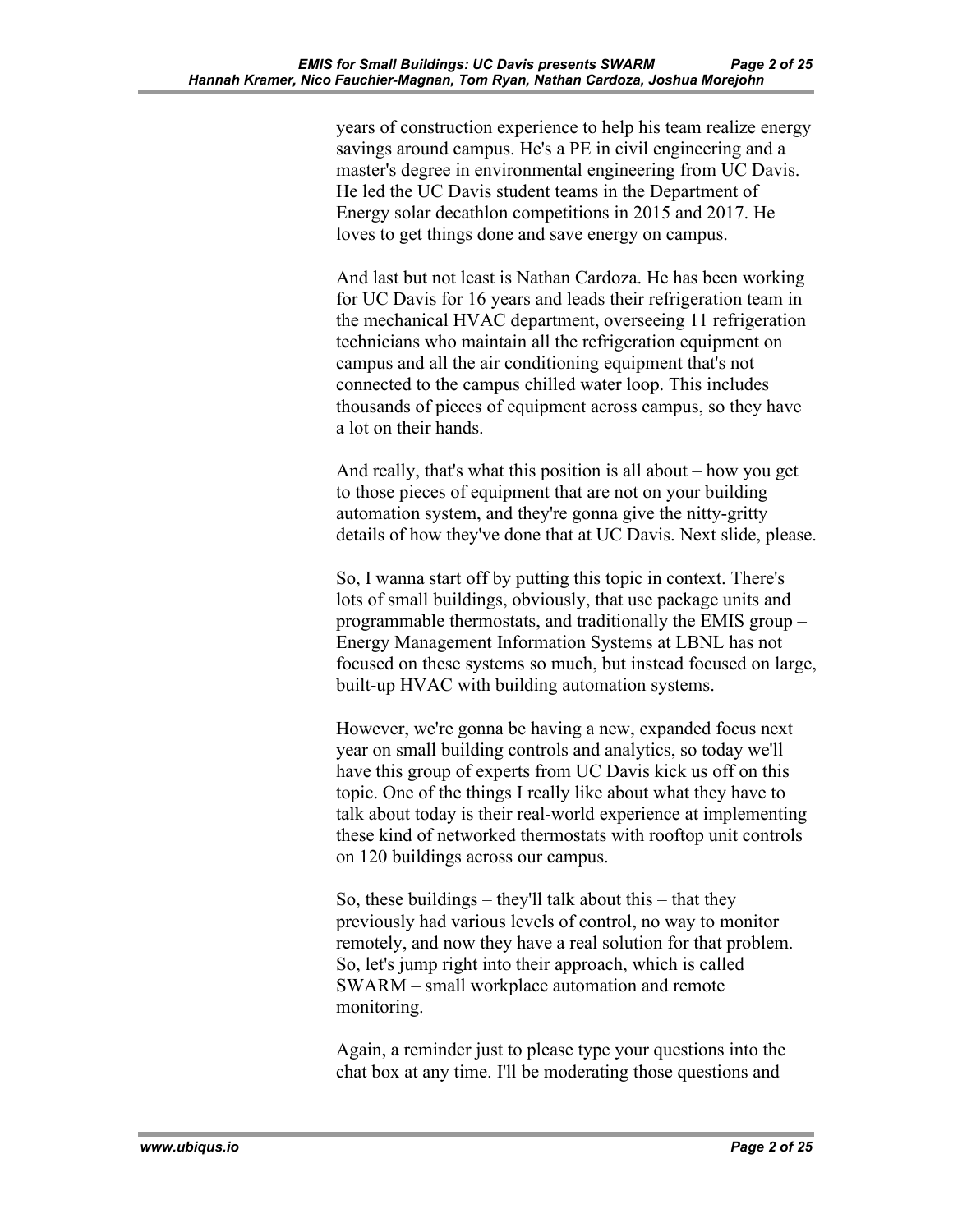|                       | asking them at the end. Slides will be emailed after the webinar,<br>along with the recording. Thanks.                                                                                                                                                                                                                                                                                                                                           |
|-----------------------|--------------------------------------------------------------------------------------------------------------------------------------------------------------------------------------------------------------------------------------------------------------------------------------------------------------------------------------------------------------------------------------------------------------------------------------------------|
| Nico Fauchier-Magnan: | Great, thanks everyone. Let me jump in and thanks everyone.<br>Thanks for a great intro, Hannah, that was perfect. So, I'm<br>gonna give you a bit of an overview of what SWARM is, how<br>we came $across - or how we started developing that product$<br>for our campus.                                                                                                                                                                       |
|                       | But first, before we talk about the school buildings, like<br>Hannah said, we kinda had the same approach for a while of<br>focusing on our large buildings on campus, or the labs and big<br>classroom buildings that are connected to our chill water or<br>steam loops, have great building automation systems already in<br>place for complex VAV and built up units, et cetera.                                                             |
|                       | But we also have a lot of small buildings on our campus,<br>20,000 square feet and below that, and they make up about 15<br>percent of our total square footage, so it's not negligible at all.<br>For a while, we didn't really have a good solution for managing<br>those buildings, managing the HVAC units in those buildings.                                                                                                               |
|                       | So, these standalone HVAC systems, not only were they not<br>connected to a chill water plant, they were also controlled by<br>standalone thermostats. So, one of the main issues with that is<br>that it makes for a not very pleasant experience for the<br>customers or for the occupants of the building.                                                                                                                                    |
|                       | First of all, these thermostats are not user-friendly at all. You<br>can see how much instruction it takes here to explain to people<br>how to do an override on your set thermostat. It really should<br>be simpler than this. Sometimes you have two thermostats side-<br>by-side and not really sure which one does what.                                                                                                                     |
|                       | And you can see, you know, it's just really not user-friendly.<br>And people are also really uncomfortable, because either the<br>unit didn't come on and nobody knows, or people don't really<br>know how to activate the thermostat. And so, sometimes<br>people get creative and this is a real-world solution that we've<br>seen in a building – people just putting a box fan on top of their<br>diffusers to get more airflow in one zone. |
|                       | So, that's kind of a big issue for us, because that's a lot of<br>people that are uncomfortable and aren't at their peak<br>productivity, I guess. So, that was one reason we wanted to                                                                                                                                                                                                                                                          |

change things.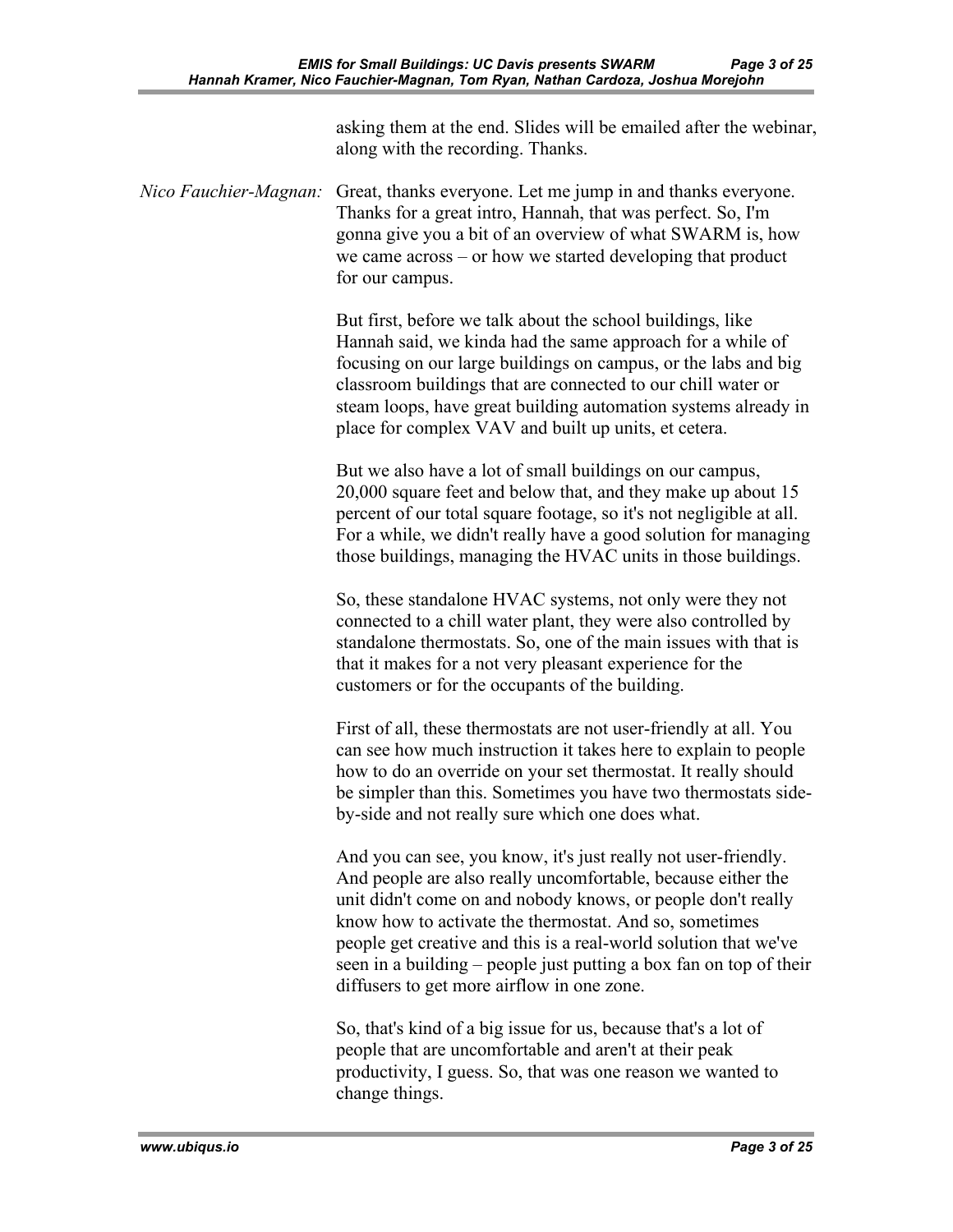The other reason is from a maintenance perspective, our maintenance team who's taking care of all these units had no visibility into the HVAC system. So, anytime there was a comfort call or equipment issue, the only solution for solving that was to send a technician out there in their truck and spend time on-site, diagnosing the issue. That's just not very timeeffective. It makes for a longer response time as well, and it just isn't really good in the long run.

And then lastly, and last but not at least from an energy perspective, we also had, at best, "programmable thermostats" that weren't programmed for correctly or we also had nonprogrammable thermostats. So, a lot of the systems were running when the building was unoccupied.

So, we really had the worst of all worlds. We have buildings that aren't comfortable when they're occupied and are wasting energy when no one's there, and we can't really maintain them very well. So, really a bad situation in all those small buildings. For a while, there wasn't a really good solution until a few years ago. So, we were really happy when we found a product that worked for us. So, this is what we did.

We found – well, we looked at several vendors and we selected one to have Web-enabled thermostats in all the small buildings. We started this as an energy project, so we wanted to improve scheduling of the HVAC in all those buildings, but we also knew that there would be lots of benefits for the occupants, and so we could set schedules that would match when people were in the building so that the buildings would be comfortable when somebody shows up in the morning, and would stay comfortable for the day.

Then Nathan's team, our maintenance team, quickly got on board with the system as well, because they really saw the benefits of that remote troubleshooting ability, and he'll talk more about that. So, that's really the three main goals and benefits we're getting from the system here – comfort, maintenance, energy use.

One extra point that's worth mentioning on the maintenance side is that the system also gives us confidence in our economizers, so some package units, oftentimes they will have an economizer, and oftentimes those aren't really trusted by maintenance team for good reasons, and so they're often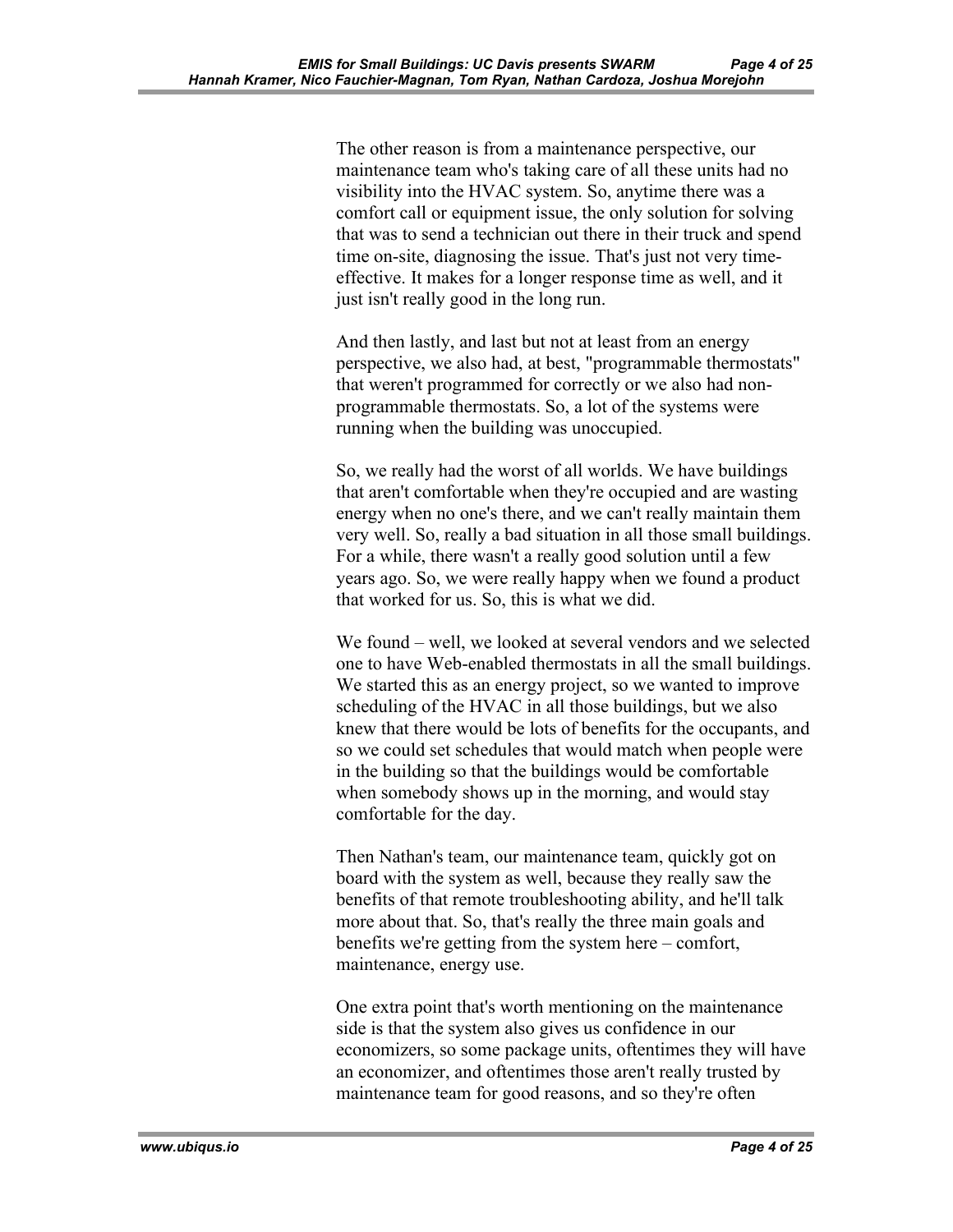|           | disabled because they will stay stuck in full outside air mode,<br>and so when it's 100 degrees outside, the unit can't keep up, or<br>they just cause issues in a traditional system.                                                                                                                                                            |
|-----------|---------------------------------------------------------------------------------------------------------------------------------------------------------------------------------------------------------------------------------------------------------------------------------------------------------------------------------------------------|
|           | With this system, we're able to see those issues and address<br>them before they become problematic for the building, so we<br>can have confidence that we can have economizers that work<br>on those small package units. So, that's a big deal for<br>maintenance and for energy as well, obviously.                                            |
|           | So, this is the overall result so far. We've scaled up our system<br>pretty well. We have about 120 buildings in our platform,<br>controlling over 2,000 tons of heating and 2,000 tons of<br>cooling. We're saving close to a gigawatt hour every year, and<br>that's resulting in about \$70,000.00 in savings at our very low<br>energy rates. |
|           | So, if you're $-$ if we had some more typical commercial rates, it<br>would probably be more in the order of 150k per year. And we<br>invested about 200k overall to get control in these 120<br>buildings, so in relative terms, this is a really cost-effective<br>investment here.                                                             |
|           | This number, our maintenance team really likes to see that, that<br>we're decreasing the run time of our compressors and our<br>heating systems, so that means extended life, less wear and tear<br>on the equipment, so great for them as well. I'm going to pass it<br>on to Tom.                                                               |
| Tom Ryan: | Hi, everyone. I'm gonna just be speaking briefly about how our<br>SWARM system works. Next slide. We'll just dive right into it.<br>So, in the very beginning of this project, which I was not<br>involved in, there was a big choice to make, and that was<br>which technology to go with.                                                       |
|           | We ended up going with the first one here, but there are a<br>number of technologies out there, and they may be – one might<br>be beneficial to a certain site over another for a variety of<br>reasons, depending on what your criteria area.                                                                                                    |
|           | Four years ago, three, four years ago, when this decision was<br>made for our campus, the industry was a certain way. Now it is<br>much different. For example, the ecobee was pretty focused on<br>residential at that time, and it looks like they've actually started<br>going more into the institutional and commercial realm.               |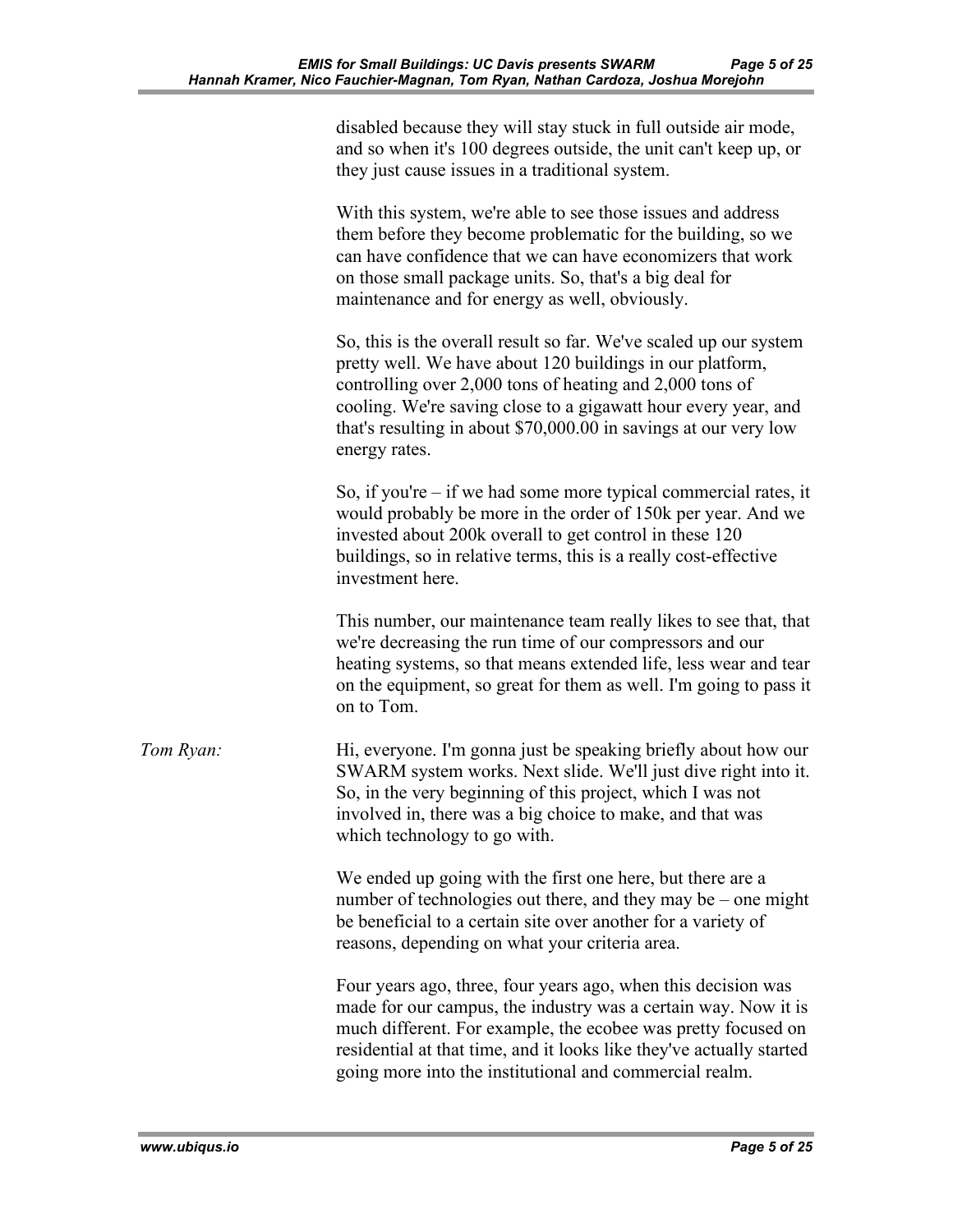So, I think a lot of these companies are taking the hint that this is a market to be tapped into. I think our decision-making process would be a little different now if we had to start this project over.

So, the first thing to do is decide what's important to your site if you are interested in doing this for whatever site you're at, and create a matrix of criteria, and make your decision based on the research they have to do, and if you need any help with that, we'd be happy to. Next slide, please.

So, this is a picture of some of the equipment that we have on campus, and this is kind of a basic, one-line setup of what we have. Now, we have – IT requirements on our campus are pretty strict, so that was one of our main reasons we went with the technology we did.

But these units are spread out, the zones are spread out. We can't do a lot of wiring in between those, so we wanted to keep it cost-effective. So – but we also needed to have a wired connection to the Internet. So, we have a gateway here, as you can see, that's wired to the Internet on its own separate VLAN. It's not exactly – it's not wifi, but it creates a mesh in between all of the pieces of equipment that we have in the system, which is kinda great.

So, we get the signal from the Internet via the gateway, which is secure. It actually transmits from the thermostats to the gateway, there's a one-way communication here, which is another IT requirement. I'll go into that a little bit. But the thermostats actually are able to jump the signal from thermostat to thermostat, and also we have repeaters which look very similar to the gateway you see here to basically create this mesh network that you can expand and expand and expand, as long as you can get a signal.

Sometimes we're far enough away we have to put in another gateway or we put in another repeater to extend the network, but it is a closed network, and everything kind of communicates with each other. Next slide.

I should also say on that last slide, I didn't really mention it, but the economizer controls our – yeah, sorry about that. So, there are thermostats, they're standard temperature thermostats, which is their basic. They also have ones that are able to sense CO2 and humidity.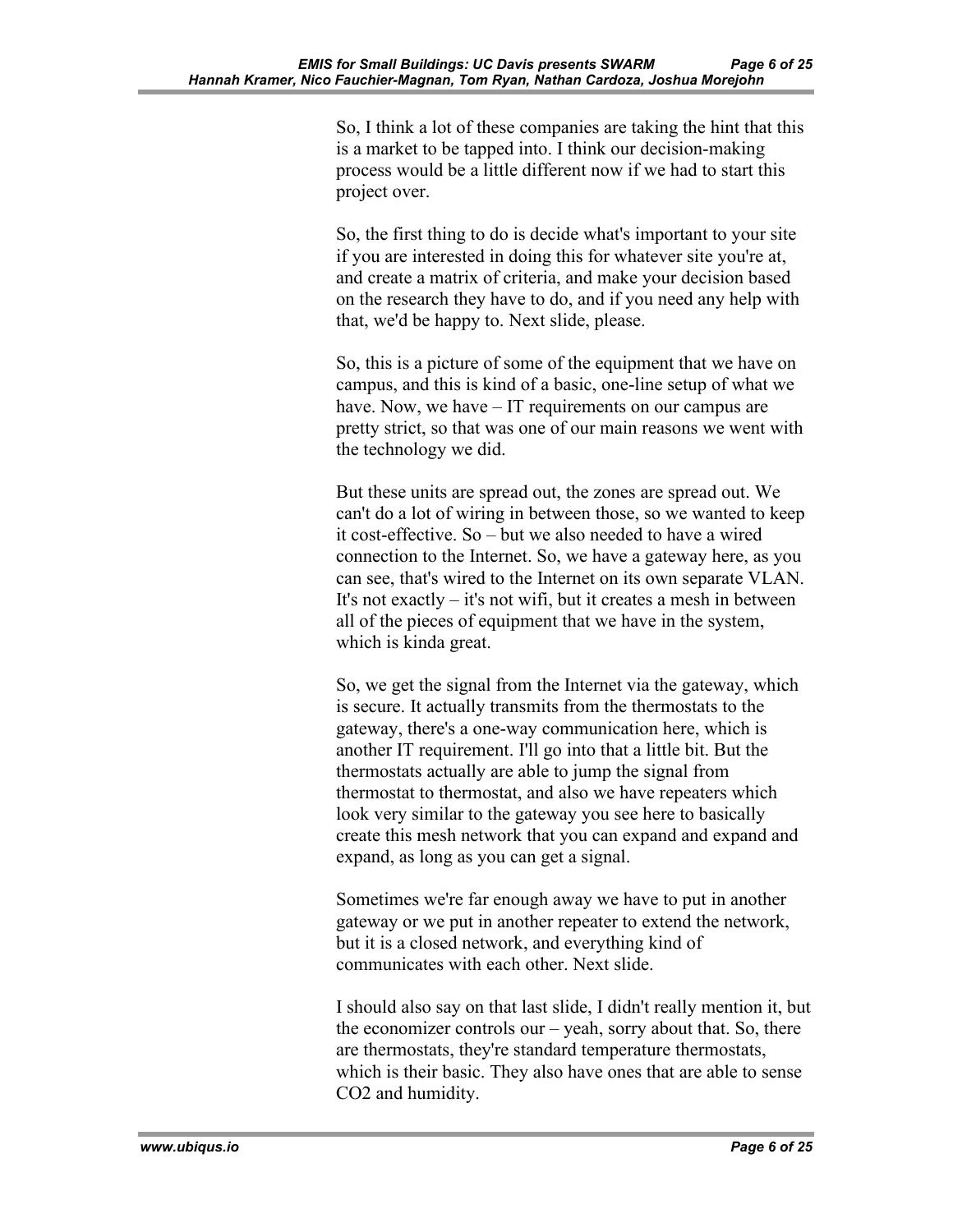We don't use a lot of the humidity control, but we could. You can see in here it has a standardized control for the economizer as well, and that's one of the things that actually makes the economizer effective, is that it's standardized and it's simple, and it's one system.

It isn't – a lot of the problem is Carrier has a certain control and control schematic and way of controlling the economizers, and then there's Honeywell has one, and all of these different companies have different ways of controlling, which makes it a little bit more complicated for a technician to figure out as well. Next slide.

Okay. So, this is kind of the back end, so to speak. This is what the users would see, and by users, I mean us, the admin or the technician. This particular system is designed to be seen pretty much from your phone, so any smartphone will have the correct aspect ratio. If you see it on a desktop, it's kind of the same thing.

The cool part is you can – this is how you interact with the thermostat itself. You can change the temperature locally at the thermostat, but to get into the scheduling, to get into the equipment or any part of it, including locking the thermostat itself, if you have people who have differing opinions about what temperature the office should be, for example, this is where the technician or an administrator would change all the settings.

Also, there's an event calendar. You can do regular scheduling or  $4<sup>th</sup>$  of July, holiday shutdowns, which we do on campus as well. On the technician side or the maintenance side, we also have history graphs that are connected to each thermostat, and as you can see in the graphic here, you can see when things happen, so the technicians are able to diagnose issues remotely. Nate's gonna go into that in a little bit, so I won't really get into that. Next slide.

So, I'm not gonna go into our specific IT requirements so much, but suffice to say this was a bottleneck in our selection process and something that we really had to make sure that our IT department was satisfied with before we could proceed with any company.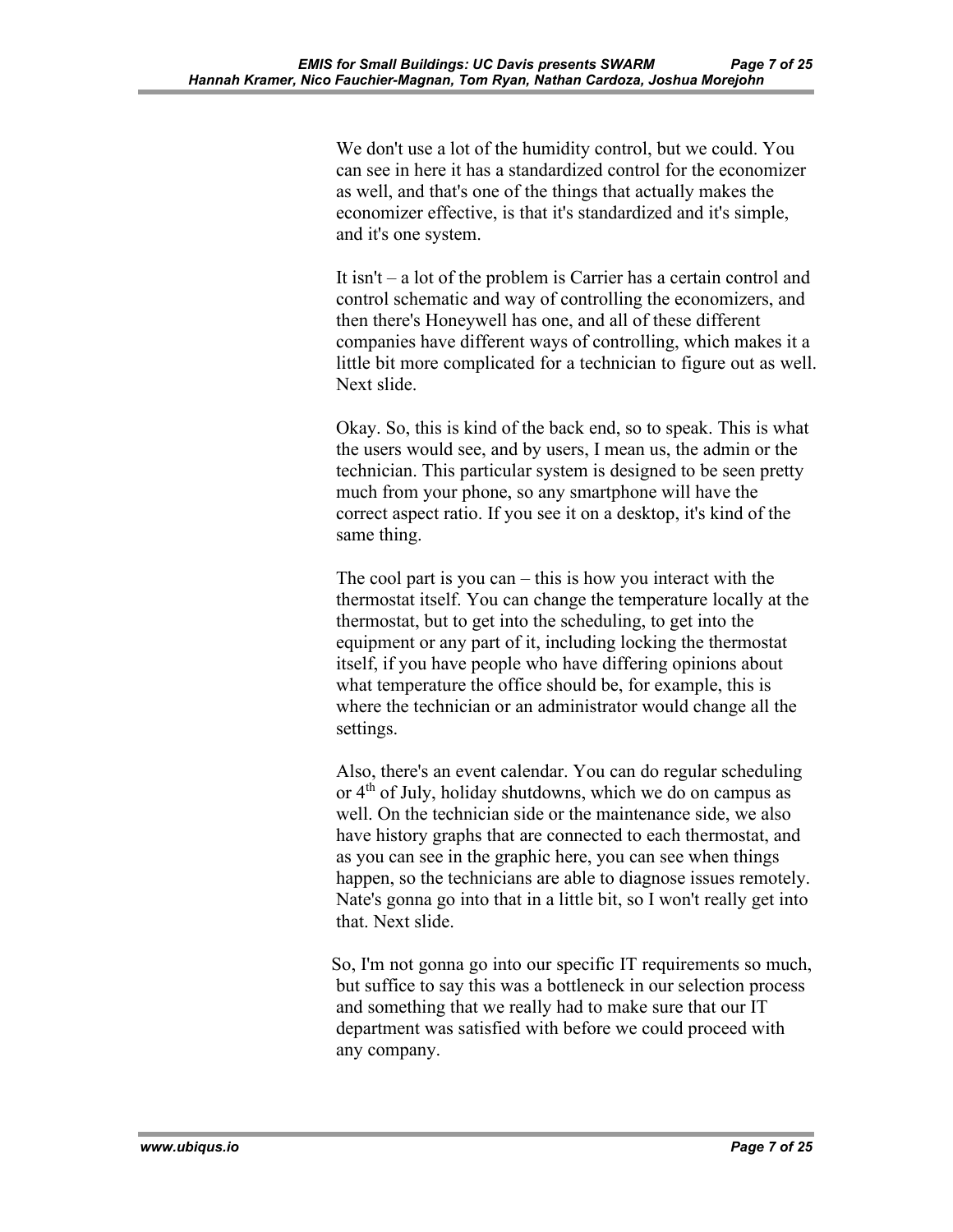|                       | So, these are just some of the criteria that we had to make sure<br>was possible with Pelican Wireless, which is the company we<br>went with. But at any individual site, it's gonna be a little<br>different. Your security requirements are going to be different,<br>and that is probably going to be the most important part.                                                                                                                                                       |
|-----------------------|-----------------------------------------------------------------------------------------------------------------------------------------------------------------------------------------------------------------------------------------------------------------------------------------------------------------------------------------------------------------------------------------------------------------------------------------------------------------------------------------|
|                       | So, do not negate this part of the selection process, because it<br>can stop you in your tracks. Okay. And I'm gonna hand it back<br>over to Nico. Thanks.                                                                                                                                                                                                                                                                                                                              |
| Nico Fauchier-Magnan: | Great, and we're gonna talk a little bit now about – yeah, we're<br>gonna zoom in a little bit on a building that did get the<br>SWARM thermostat and get included in the system, just to see<br>- put a little bit more real life to it.                                                                                                                                                                                                                                               |
|                       | So, these are first kind of typical types of building that we<br>included in SWARM. Smaller buildings or annexes, temporary<br>buildings, trailers, isolated labs, or even sometimes a room<br>within a larger building that has a standalone package unit. Our<br>athletic facility - you can see our stadium here. All those<br>locker rooms, fan boxes, et cetera, those are all served by little<br>package units on the roof, so those were great candidates for<br>SWARM as well. |
|                       | Total area that's in the SWARM system right now is about<br>440,000 square feet, and those buildings range anywhere from<br>650 square feet for the smallest to 28,000 square feet. So, that<br>gives you a sense also of what is a good target here.                                                                                                                                                                                                                                   |
|                       | So, let's dive into one specific building. This one is a little bit<br>on the higher end of our typical buildings here, 20,000 square<br>feet. You can see it's basically five or six double-wide trailers<br>put together, and they all have fairly large package units on the<br>roof heat pump units.                                                                                                                                                                                |
|                       | One good thing about this building is it had an electric meter<br>before we did SWARM. That's not always the case with those<br>smaller buildings on our campus. And there were economizers<br>on all the units as well, already in place.                                                                                                                                                                                                                                              |
|                       | So, just to give you a sense of the energy reduction we saw<br>from putting SWARM in place at this building, so in dark<br>green here, you can see the energy use in 2017 before SWARM,<br>and light green you can see what it was after SWARM, here.<br>So, this is monthly totals.                                                                                                                                                                                                    |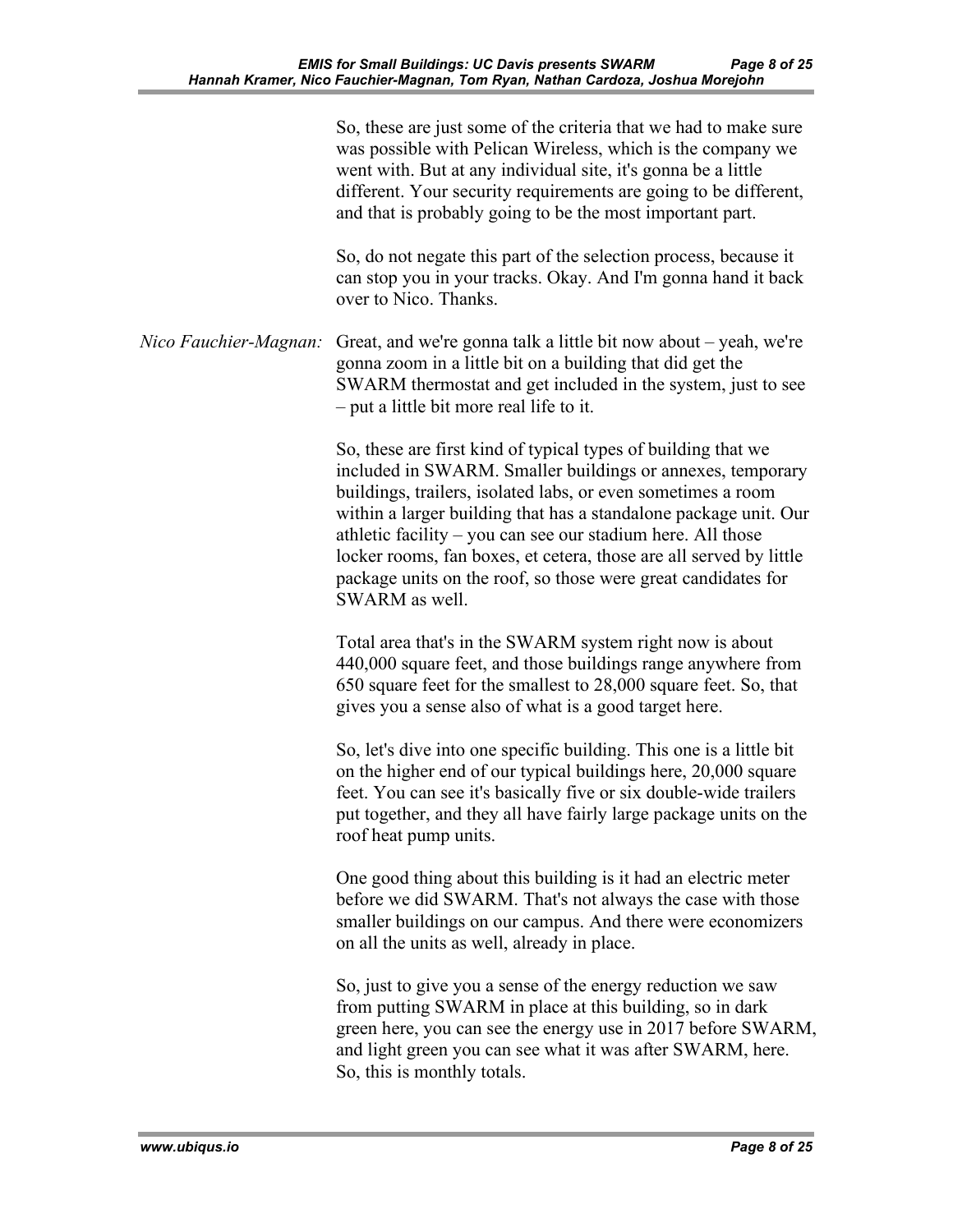|                 | If we dive into the daily totals here, each little dot here is one<br>day's worth of electricity consumption. You can see same color<br>scheme – in dark green, we're quite a bit higher almost all the<br>time than after the fact. So, in a regular day, we get benefits<br>from improved scheduling, improved set points, maybe better<br>economizer control as well.                                                         |
|-----------------|----------------------------------------------------------------------------------------------------------------------------------------------------------------------------------------------------------------------------------------------------------------------------------------------------------------------------------------------------------------------------------------------------------------------------------|
|                 | And obviously on weekends and holidays we save a lot of<br>energy there, because we just don't run the systems when no<br>one's in the building. Before SWARM was in place, the<br>schedule would keep units on during the weekends.                                                                                                                                                                                             |
|                 | So in total, at that building, we've seen about $120,000$ square $-$<br>I'm sorry, 127 kWh annual savings, which comes out to about<br>7k per year, and that's – the whole building, that's about a $40$<br>percent reduction in energy use intensity. So, very significant<br>here.                                                                                                                                             |
|                 | So, that's for the energy side of things. I'm going to share with<br>you guys a little video that Nate made to kind of illustrate the<br>maintenance benefits as well. So, let's see – there you go.                                                                                                                                                                                                                             |
| Nathan Cardoza: | All right, guys. One of the quick ways that the service guys use<br>the Pelican to help them troubleshoot is by looking at a specific<br>thermostat when it goes into alarm. So, for instance, we're<br>gonna go into the s zone, 178A, which is a certain building,<br>and we're gonna start looking into a specific thermostat.                                                                                                |
|                 | Okay. When you go to history graph, an obvious bonus is<br>being able to look at historical data in a lot of detail. But on<br>this specific day, which is November 1, we had a temperature<br>failure right here, starting to nosedive on a call for heat. So, we<br>know that there was no ignition that took place because the<br>supply temp, which is down here, and the space temp were<br>both going in a downward trend. |
|                 | So, I noticed that when we got the alarm in the morning,<br>because the alarm is configurable but we have it set for a 5<br>degree deviation, anything 5 degrees or more will cause an<br>alarm. So, then we did get that alarm the next morning at 1:56.<br>We could have got it sooner if we wanted to keep a tighter<br>alarm set point.                                                                                      |
|                 | However, that being said, I did $-$ I was able to look at it at 4:36<br>that morning and what you can do in Pelican in order to reset<br>the ignition module, which locks out on occasion, you can turn                                                                                                                                                                                                                          |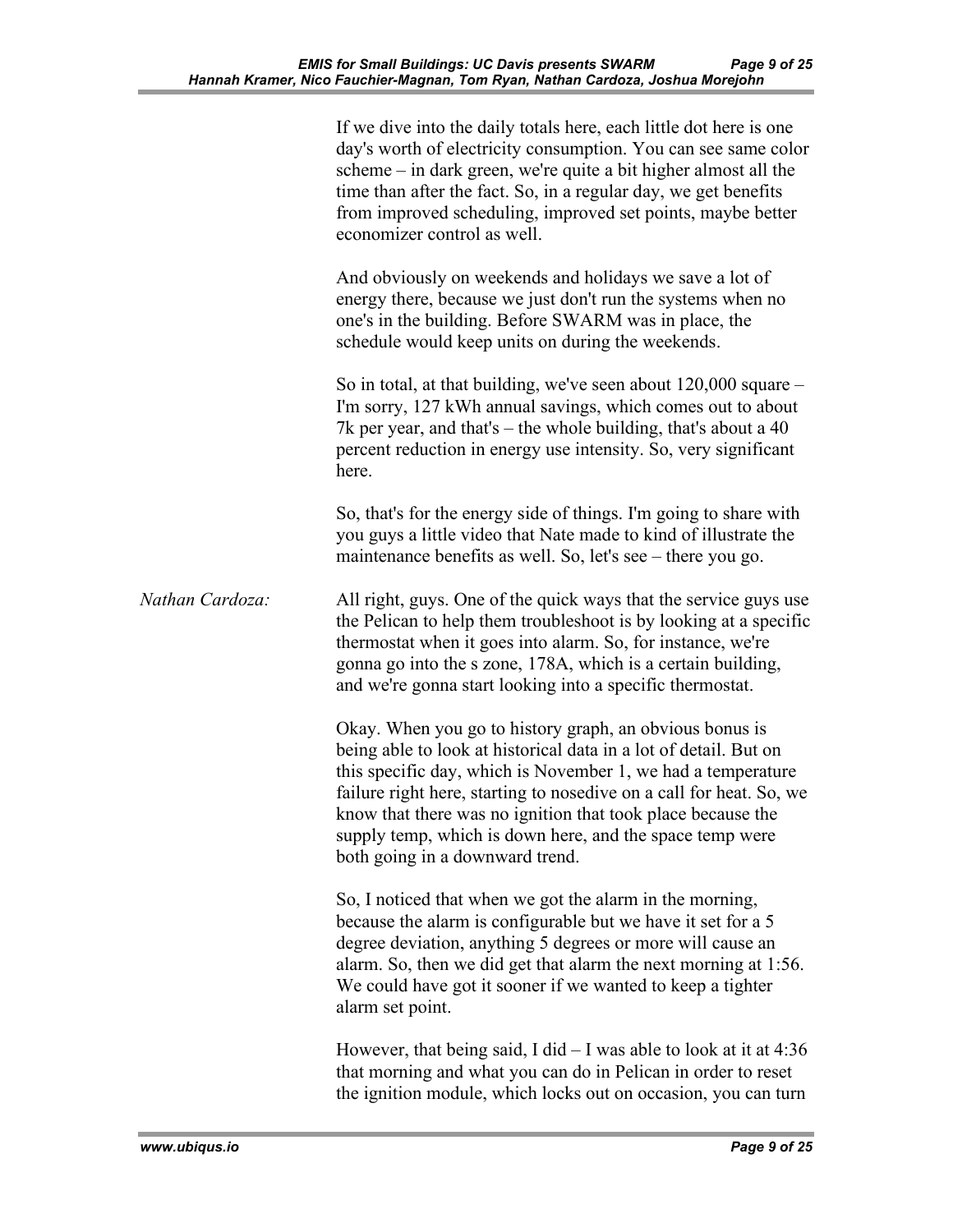|                       | the command off for heat, and then turn it back on, and that<br>resets power to the ignition module and allows your unit to<br>come back on in heating mode, if it could reestablish flame.                                                                                                                                                                                                                                                                                |
|-----------------------|----------------------------------------------------------------------------------------------------------------------------------------------------------------------------------------------------------------------------------------------------------------------------------------------------------------------------------------------------------------------------------------------------------------------------------------------------------------------------|
|                       | So, that's what happened here, and that bought us some time so<br>I could send a technician out to investigate why that ignition<br>module locked out. So, the ignition module locked out because<br>there was a bad gas valve, and the bad gas valve was<br>intermittently going bad, so the technician found it and<br>replaced it.                                                                                                                                      |
|                       | But it was very easily identified that the ignition module locked<br>out, because when I recycled power and it fired back up, the<br>only thing on this specific unit that could do that is the ignition<br>module being locked out. So again, this is a great tool to use to<br>not only buy you some time by potentially resetting the ignition<br>module, but also getting the alarm sent to you and then having<br>the historical data to know exactly when it failed. |
|                       | So again, the ability to just hone in on the exact specifics of<br>what was going on through here is huge. We always like to add<br>supply sensors too, so at a quick glance we can do some<br>verification of the unit's operation. All right, thanks.                                                                                                                                                                                                                    |
| Nico Fauchier-Magnan: | All right, I'm gonna do now a demo of more of the energy side<br>of – or the energy benefits of this system. So, this is kind of our<br>campus divided into different zones, and I'm going to take you<br>to the childcare center on campus and show you one of the first<br>features and how easy it is to set up a schedule for a building.<br>So, let's go back here.                                                                                                   |
|                       | Just real quick, before we even get into the Monday-Friday,<br>what we're doing for this particular thermostat was we just set<br>one schedule for the whole building, so this is the whole<br>childcare center as a general schedule, and we just told this<br>thermostat to follow that schedule.                                                                                                                                                                        |
|                       | We can go look and see what that means, we can see that it's<br>set to be in a comfortable range by 7:00 a.m. And here, you can<br>see this optimum start function, which means that the system<br>kinda learns how long it takes for the building to heat up and it<br>saves you from having to set a 5:30 a.m. start time just to get to<br>the right temperature by 7:00 a.m.                                                                                           |
|                       | The building just knows $-$ or the system just knows how long it<br>takes to heat up. So, that's a really nice feature. Then you can                                                                                                                                                                                                                                                                                                                                       |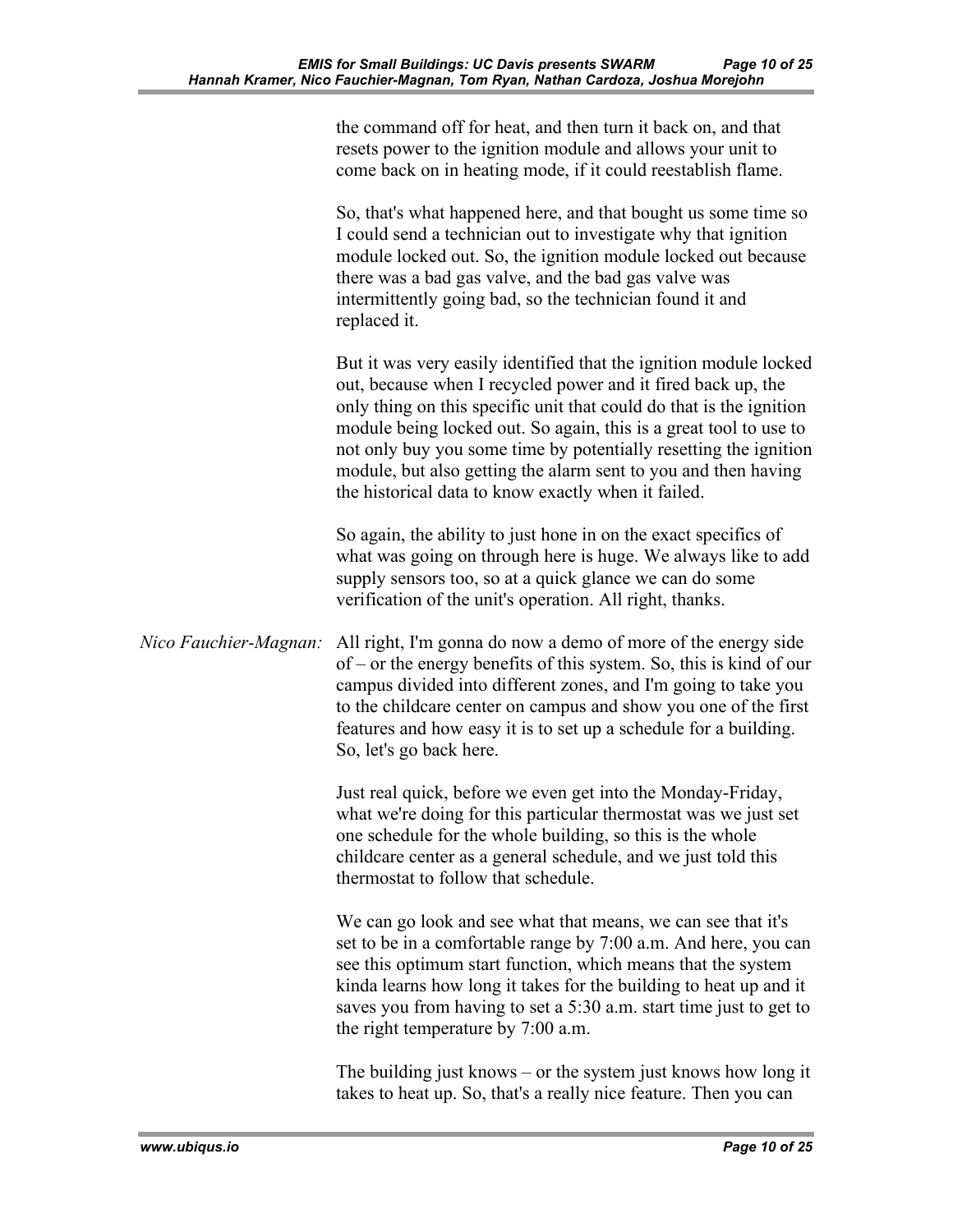see at 6:00 p.m. we start relaxing the set points a little bit, and then at 8:00 p.m. we turn everything off.

You can even define if you wanna lock the front keypad or not at different times of day, and here, you can see in the afternoon it's unlocked, probably to let the teachers manipulate the set point in their classroom a little bit when it gets hot in the afternoon.

You can also look at those schedules in a more high-level view, so on the schedule dashboard here, you can look at them more as a calendar and see all your building schedules and then individual thermostats, and what time they start and stop, et cetera. So, that's also really nice, a nice way to do this.

The second nice feature that we like from this system is the ability to give some control to the occupants over the temperatures if the space is – makes sense for that. We don't typically do that in a shared classroom situation or a shared space, but for a regular office situation, we can go into the thermostat configuration and adjust the set point here that we can let the people adjust the heat up to 72; adjust the cooling down to 70, and we can change this on the fly here if we want.

So, that's also a nice way to give some control to the occupants within certain boundaries. The third thing I wanted to show you is the economizers that we've talked about a little bit, and for that I'm going to take you to our telecom building.

When we installed SWARM at this telecom building, it basically has a lot of IT load in the building. You can see this unit is running its compressor. It doesn't have an economizer right now. But when we did put SWARM in place, we decided to add some economizers to the units.

I'm just gonna show you what that did to our compressor runtime. So, this is what happened. Yesterday, you can see we maintained our space temperature really well, right around 72, right around the set point. We did that only with the economizer.

So, the whole day, the economizer was open. You can see that right away on this graph. You can also see here our supply temperature was really stable throughout the day. So, that's how we just kept the set point really well. You can see as the outside temperature changed throughout the day, the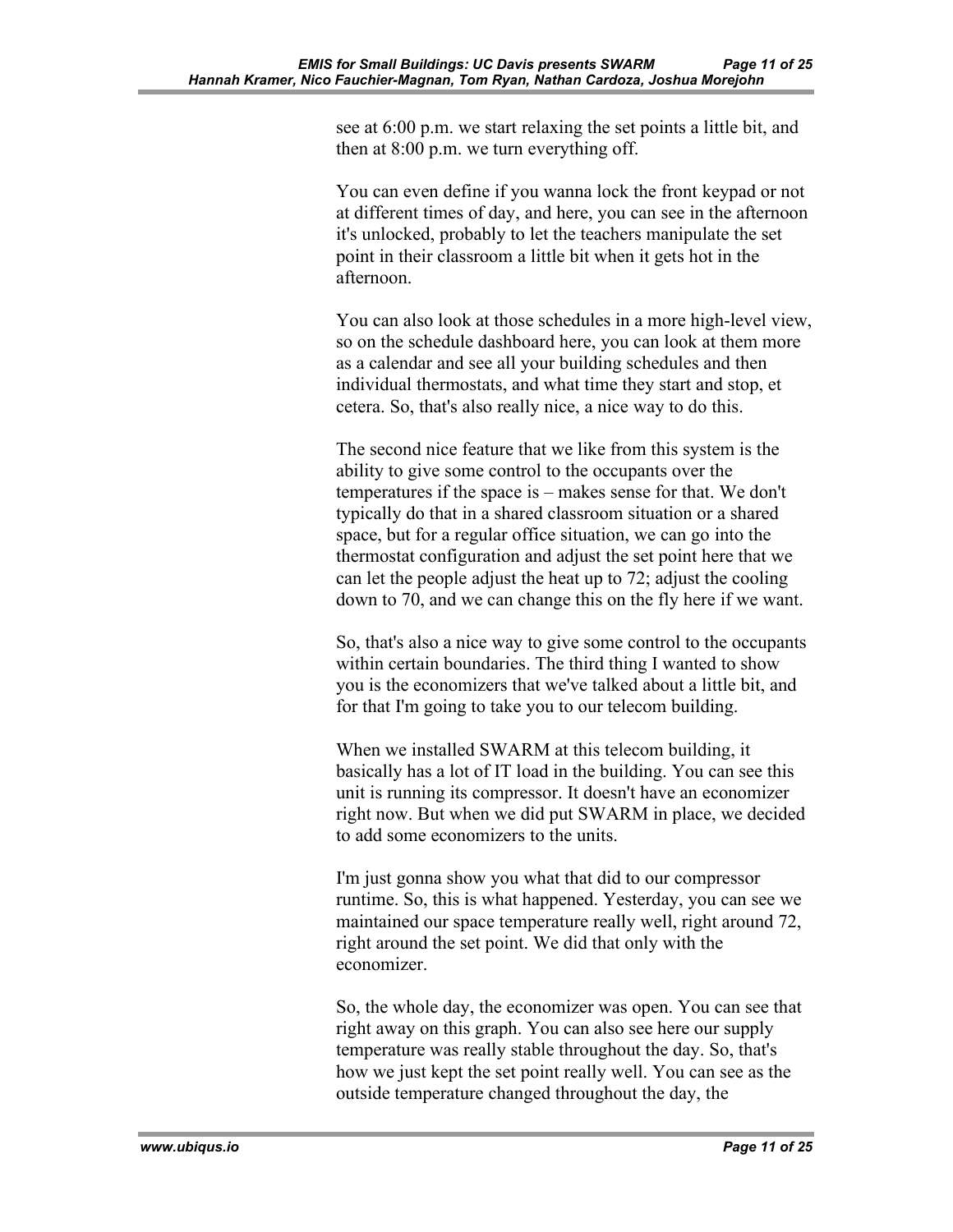economizer responded by opening and closing its – modulating its sampler I guess. So, another really nice feature.

Okay. The last one I'm gonna show everyone here is the ability to do demand response, and to enroll into a demand response program really easily. So, here you can pick which program you want your thermostats to receive events from, and the prepopulated ones are based on your ZIP code.

So, the local operator for us is SMUD, so those are the two that we have here, and then we also worked with the vendor to have our own ability to do demand response for our campus. So, once you've set that up, there's a few more parameters here.

The one important one is here's one – there's a high event, which is a demand response event. You can define how many degrees you want to increase a set point in the thermostat. So, we've selected to raise the set point by three degrees when there is a demand response event.

Then you can – the second step is to just select which thermostats you want to respond to an event. You don't necessarily want all your buildings to be affected by a demand response event.

So if we go back to this telecom building here that we were looking at earlier, obviously that's an IT load we don't necessarily want. The set points are changed in there, so that one is excluded, but everything else here is included.

So, that's it for my demo here. We'll take questions at the end, but before we jump into the Q&A, I just wanted to give you a few pointers or ideas, in case you're thinking about getting SWARM started for your portfolio or your campus, your school, district, whatever it may be. A few pointers for how to approach that.

So, the first one is to identify  $-I$  think kind of the first step is to identify which buildings would be good candidates for this type of approach. So, what we've seen is smaller buildings, basically under 20,000 square feet, roughly.

Those buildings are typically where a connection to a traditional building automation system is not gonna be costeffective, because there's not enough complexity or not enough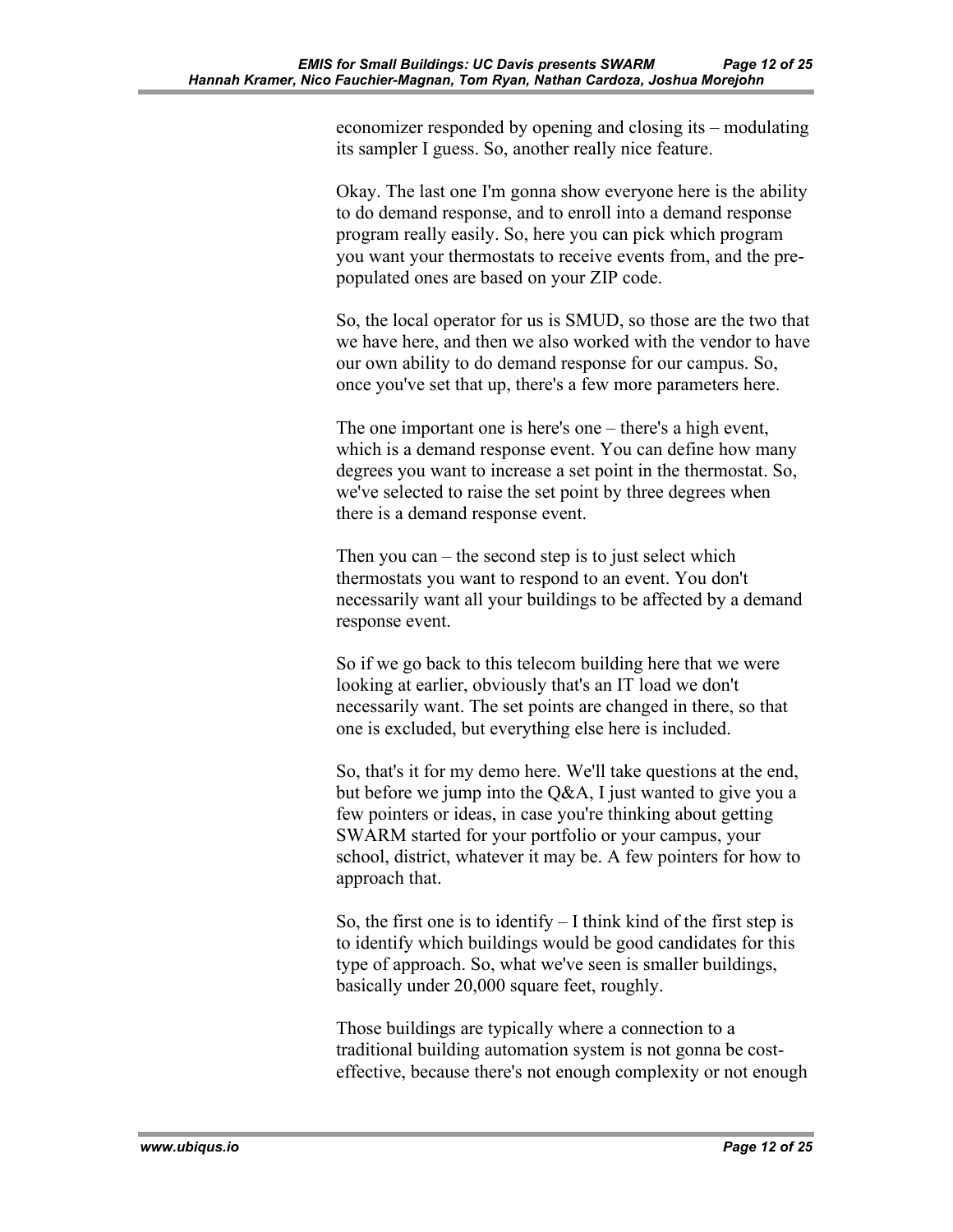energy use in the building to really justify the high cost of a traditional, more complex building automation system.

Then once you've assembled a large list of buildings, you can refine it and just select a few buildings to do a pilot, and it's a good idea to pick buildings that have energy meters on them, electricity and gas, so that you can do before-and-after comparison. Not a requirement, but it's nice to have.

It's good also if they have the ability to be scheduled, and strangely enough, maybe this one may surprise you, but if there are occupant complaints about comfort in the building, that also tells you that the systems aren't running very well. So, it's an opportunity to showcase that SWARM can help improve comfort as well.

Then you have to select a vendor, obviously. As Tom showed, there is lots of options. These are key considerations that you want to keep in mind when you're selecting a vendor. These first two are really related to IT, and the reason we really highlight that is you're basically connecting devices to the Internet, and those devices are going to be great targets for cyberattacks of all kinds.

So, your IT department is gonna know that, and they're gonna be scrutinizing the technology you select very closely. So first, before you look at any vendors or talk to vendors, I would say talk to your IT team and figure out what are their requirements for security, and we can share also what our IT team asked us to do for that.

Then just find which type of communications will work best for you. If you're able to jump on the wifi, that's great. That's not an option for our campus, but depends on the site, obviously. You wanna look at the type of interface you have, how scalable it looks, the ability to set up schedules, alarms, to look at trend data, et cetera.

Then you also wanna think about okay, what kind of HVAC do you have in your portfolio? We have mostly rooftop units, but if you also have fan-coils, a VRF system, et cetera, those are good criteria to keep in mind when you're selecting your vendor.

It's always good to have the ability to give control to the occupants, within certain parameters, obviously, as we've seen.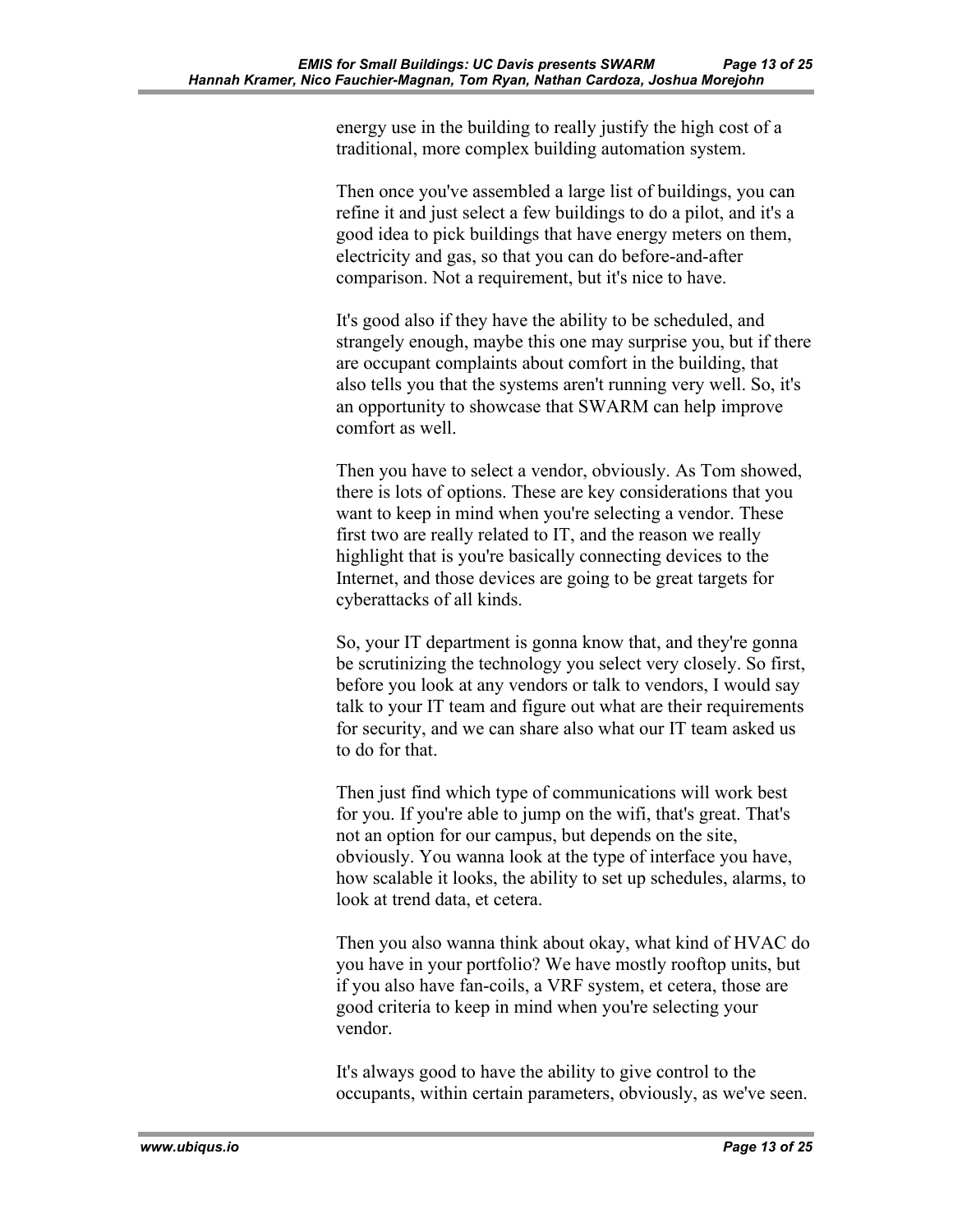|                  | Then last but not least, ask yourself or ask the vendor what<br>they provide from a maintenance perspective in terms of<br>alarms, notifications that are pushed to either text or email, and<br>how easy it is to set up the system eventually.                                                                                                                                   |
|------------------|------------------------------------------------------------------------------------------------------------------------------------------------------------------------------------------------------------------------------------------------------------------------------------------------------------------------------------------------------------------------------------|
|                  | So, yeah, just again, highlighting who you need to get buy-in<br>from. So, being a little repetitive here on the IT side of things,<br>but yeah, if you take one thing away, that should be the one<br>here.                                                                                                                                                                       |
|                  | So, just see what your IT team wants and once you've selected<br>the vendor, come back to them, your IT team, and discuss,<br>make sure that vendor matches or meets the requirements.<br>Then you also want to get buy-in from your maintenance team,<br>make sure that they like the system, that they'll be using it.                                                           |
|                  | Because that's a huge benefit of SWARM, so make sure they're<br>on board with that. All right, that's it. Gonna hand it back over<br>to Hannah for questions.                                                                                                                                                                                                                      |
| Hannah Kramer:   | Thank you, Nico. That was excellent, and we have a lot of<br>questions that have been coming through. I want you all to<br>click the Q&A button, because Josh has been great about<br>providing written answers to some really excellent questions.<br>So, I'm gonna ask some questions to the UC Davis folks but<br>there's also a number of ones that are written in the $Q&A$ . |
|                  | In our follow-up, we'll also provide those $Q&A$ , the written<br>Q&A in that follow-up, so you have documentation of those<br>answers. Thanks for doing that, Josh.                                                                                                                                                                                                               |
|                  | So, I'm gonna start off with kind of a board question. You've<br>talked about it somewhat, but how much time does your<br>operations team save by having a view into the data, and was<br>your maintenance team on board from the beginning, or did it<br>take time to see those benefits?                                                                                         |
| Joshua Morejohn: | I think that's a good one for Nate to answer.                                                                                                                                                                                                                                                                                                                                      |
| Nathan Cardoza:  | Yeah, hi, this is Nathan. As far as from on board from the<br>beginning, I would say 100 percent. We attended local vendor<br>training, which taught us about the technology. I think initially,<br>there's always a learning curve, and the sooner you understand<br>the product, the more you buy into it.                                                                       |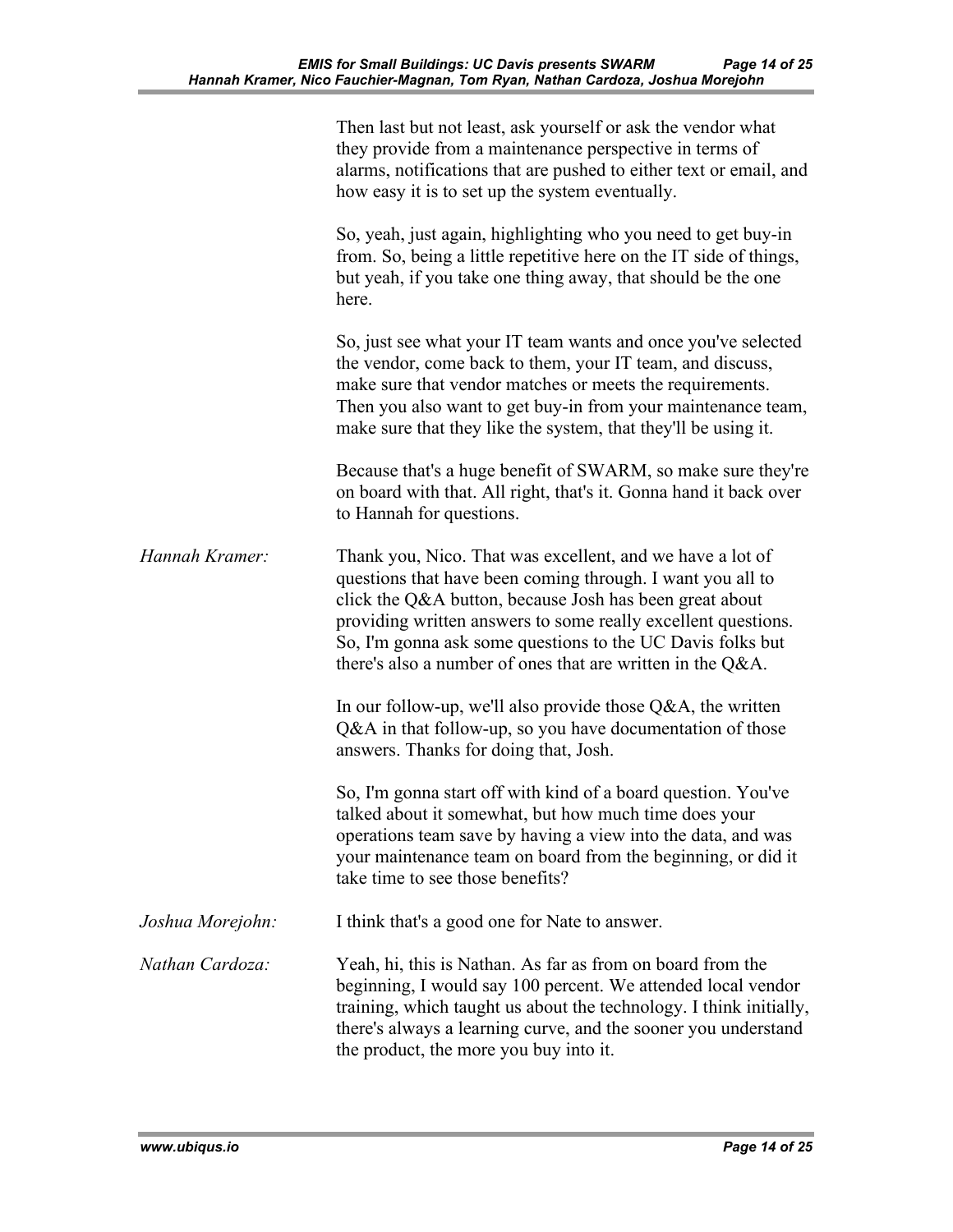|                 | So, from my perspective as a supervisor, it was my job to kind<br>of motivate the employees and show them the benefits. The<br>energy side, obviously, from a service technician, isn't as<br>focused. They wanna know how it can simplify their life.                                                                                                                                |
|-----------------|---------------------------------------------------------------------------------------------------------------------------------------------------------------------------------------------------------------------------------------------------------------------------------------------------------------------------------------------------------------------------------------|
|                 | Once I showed them that, then the maintenance crew was on<br>board. It's been so $-$ it's been accepted so much that we're even<br>going into pieces of equipment that don't necessarily save<br>energy; they run 24/7 for, like, animal rooms and things like<br>that. We've expanded this technology into that equipment as<br>well, so the buy-in has been drastically successful. |
| Hannah Kramer:  | So, can you talk about just an example of your operations team<br>saving time by having this data available? I think that'll really<br>drive it home.                                                                                                                                                                                                                                 |
| Nathan Cardoza: | Well, I think saving time, there's a lot of factors. In fact, right<br>after this meeting, I'm gonna meet a customer on a new<br>building that has concerns about temperature deviation within a<br>building.                                                                                                                                                                         |
|                 | Traditionally, we would have to go set up data loggers<br>throughout the building to gather the metrics needed to verify<br>their concerns, because as you know, everybody has different<br>levels of comfort.                                                                                                                                                                        |
|                 | So, it's all about gathering metrics throughout the building to<br>verify what they're reporting to us. Historically, we used to use<br>temperature loggers and then we'd have to go back and<br>download them, and it was just kind of a long process.                                                                                                                               |
|                 | What I'm gonna do today is take a thermostat, a Pelican<br>thermostat that's battery-operated, so I could place it anywhere<br>in the building that they're considering an area of concern, and<br>I will launch the thermostat and then I'll be able to see the<br>temperatures remotely and monitor them.                                                                           |
|                 | And they'll be able to see them as well, because I'll be able to<br>invite them to that thermostat. So, it's just a more effective and<br>time-efficient way to troubleshoot in that method as well.                                                                                                                                                                                  |
| Hannah Kramer:  | Mm-hmm. Great example, thanks so much. Next question<br>actually was written in the Q&A, but I want someone on the<br>UC Davis team to expand on it a little bit. How do you decide<br>whether to bring a small building onto your BAS network<br>versus the SWARM network? Who wants to take that one?                                                                               |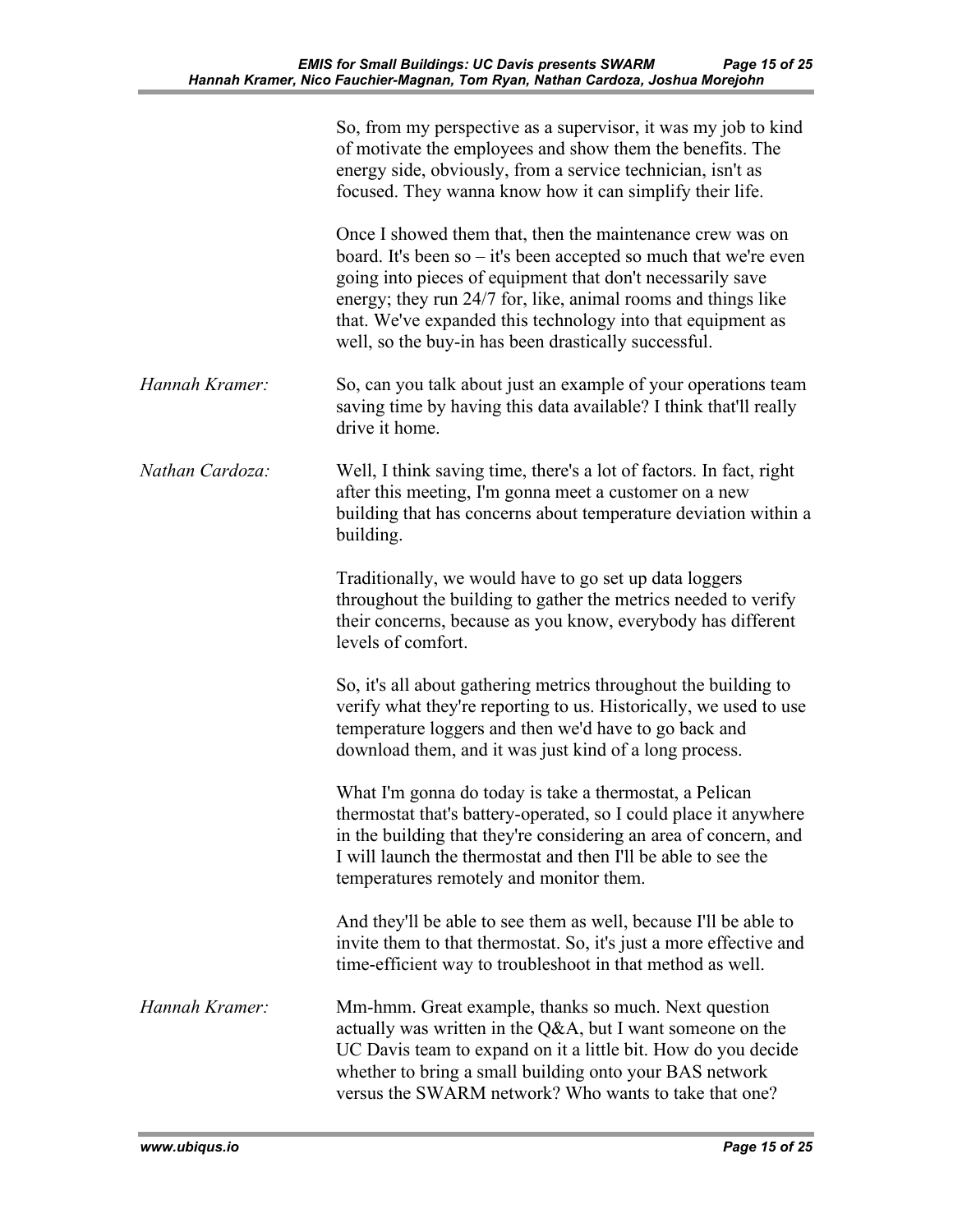|                       | <i>Nico Fauchier-Magnan</i> : I can take that one, or I could take a first pass at it. I think one<br>criteria is the complexity of the systems in the building. So,<br>any time we have a built-up unit with multiple zones or a<br>variable air volume type of system, that will probably be too<br>complex for a SWARM approach. So, that would be a better<br>candidate for a central BAS.                              |
|-----------------------|-----------------------------------------------------------------------------------------------------------------------------------------------------------------------------------------------------------------------------------------------------------------------------------------------------------------------------------------------------------------------------------------------------------------------------|
|                       | But when we have simpler, single-zone systems, or even in<br>some cases $-$ Nate can $-$ is more of an expert on the multi-zone<br>capability of SWARM - but yeah, simpler systems where it<br>wouldn't be cost-effective to bring in our big, traditional BAS,<br>then that's how we would go with SWARM.                                                                                                                  |
|                       | So, something that's not connected to central water loops, not<br>connected to the steam loop, has package units on the roof or<br>wall-mounted. Sometimes, those can be animal buildings or<br>small labs that are off-campus that just have single zoning units.<br>They're not necessarily insignificant buildings, but I think that's<br>one of the criteria, is what type of equipment is present in the<br>buildings. |
| Hannah Kramer:        | Mm-hmm. Great.                                                                                                                                                                                                                                                                                                                                                                                                              |
| Nico Fauchier-Magnan: | Nate, you wanna talk a bit about what you've done for more<br>complex units?                                                                                                                                                                                                                                                                                                                                                |
| Nathan Cardoza:       | Yeah, so we're utilizing Pelican kind of above and beyond the<br>comfort level that it was originally presented to us. Once we<br>found the technology was out there, we continued to challenge<br>ourselves in expanding on some of the basics.                                                                                                                                                                            |
|                       | The basics would be comfort cooling, a traditional thermostat.<br>A lot of our equipment on campus is running 24/7/365, so<br>Pelican does allow you to control, modulating either digital<br>scrolls, a signal, or modulating gas valves in order to maintain<br>a specific temperature to reduce the cycling on and off of<br>heating or cooling, to where you get a more even supply<br>temperature.                     |
|                       | So, I think the complexity in which you can use the technology<br>is allowing us to expand into a lot of different areas that we<br>didn't originally anticipate. So, I've talked a lot with the<br>engineers over at Pelican and really pushed them to elaborate a<br>little bit into some of our specific pieces of equipment, and<br>they've enjoyed it, and we've enjoyed it as well.                                   |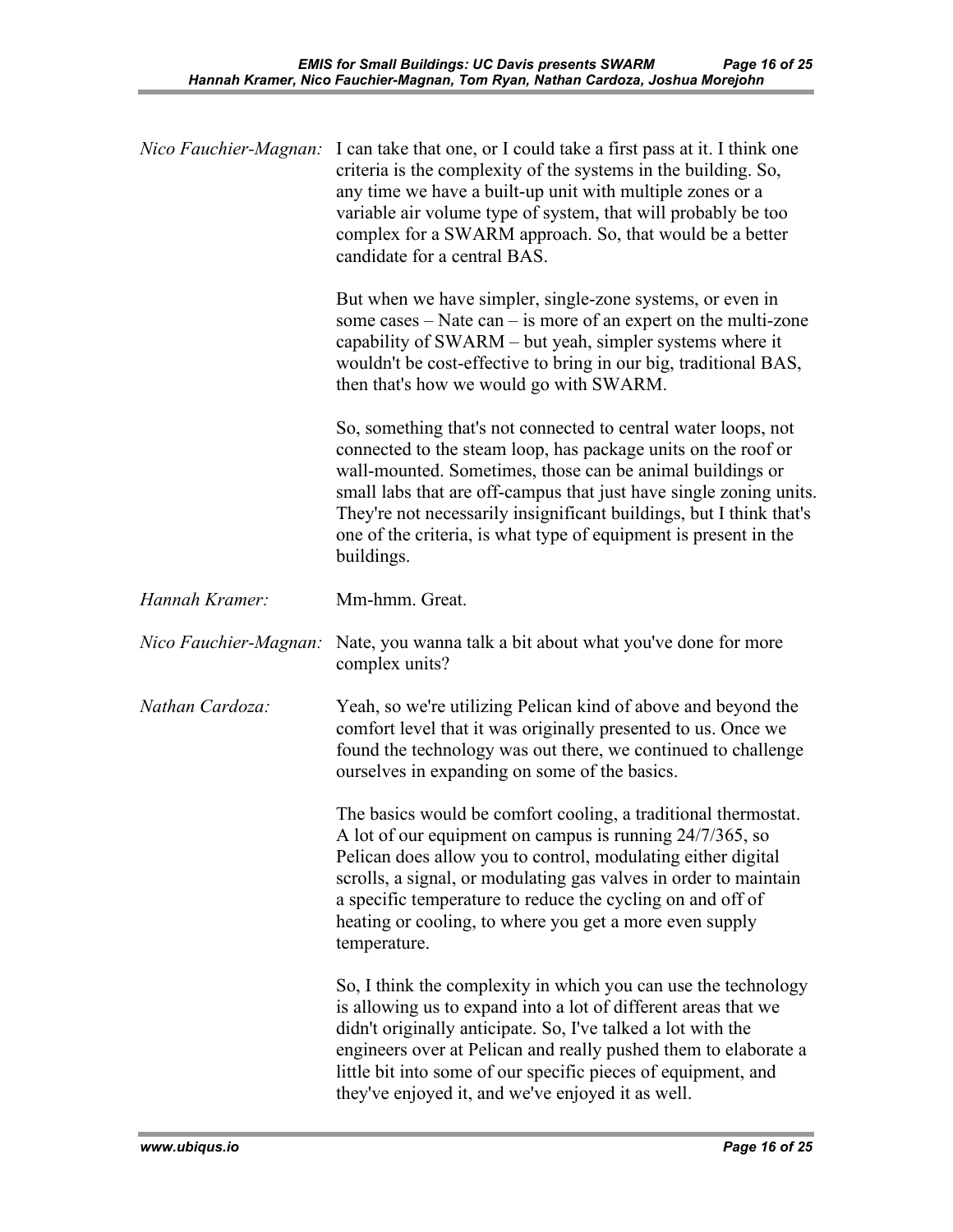| Hannah Kramer:        | Thanks. What about $-$ the question on this one is is the system<br>able to detect the faults, or is it just the trend data that you can<br>see to analyze it yourself?                                                                                                                                                                                                                                                                                        |
|-----------------------|----------------------------------------------------------------------------------------------------------------------------------------------------------------------------------------------------------------------------------------------------------------------------------------------------------------------------------------------------------------------------------------------------------------------------------------------------------------|
| Nathan Cardoza:       | I guess I could take this one from a technician level. So, in that<br>video, I showed the example of a five-degree deviation in<br>winter, meaning the space temperature set point in heating was<br>- I think it was 72 at that moment. So, there's alarm parameters<br>within Pelican to where you could tell that okay, if it's two,<br>three, or four degrees, whatever you choose, whenever it<br>deviates from that set point it will send you an email. |
|                       | All that is customizable. You could have it email whoever you<br>insert into that slot. So, there's perfect $-$ like if the stat goes<br>offline, meaning that if the stat loses communication from the<br>cloud, it'll notify you. And if the stat deviates from set point to<br>a degree in which you set, it will also notify you.                                                                                                                          |
| Hannah Kramer:        | Great. Here's a question about standardization across the<br>portfolio. Would you all say that an organization would wanna<br>select only one vendor to do this kind of approach? And does it<br>make it difficult to switch vendors later? Do you need to<br>standardize on Pelican hardware for your solution? Pelican or<br>another single hardware ecosystem.                                                                                              |
| Nico Fauchier-Magnan: | Right. Yeah, I can take that one. I think initially, when you're<br>selecting a vendor, it's probably a good idea to test a few<br>different technologies at a few single buildings and get a real<br>sense for how they compare in real life. Not just relying on<br>sales pitches, et cetera.                                                                                                                                                                |
|                       | But once you're deciding to scale up to your whole portfolio, I<br>think picking one vendor and sticking through it is really<br>important. And a couple of reasons for that. One is most of<br>these vendors also – they don't just provide the hardware, they<br>also provide a platform, kind of similar to what we saw for<br>Pelican. They often have something like that.                                                                                |
|                       | So, if you have different vendors, that's gonna mean different<br>platforms, and it may not be the best or the easiest thing to<br>maintain in the long run. The second reason is it just makes it<br>simpler. Your technicians have one system to learn instead of<br>several. Everything is in one place. I think it's just easier<br>overall.                                                                                                               |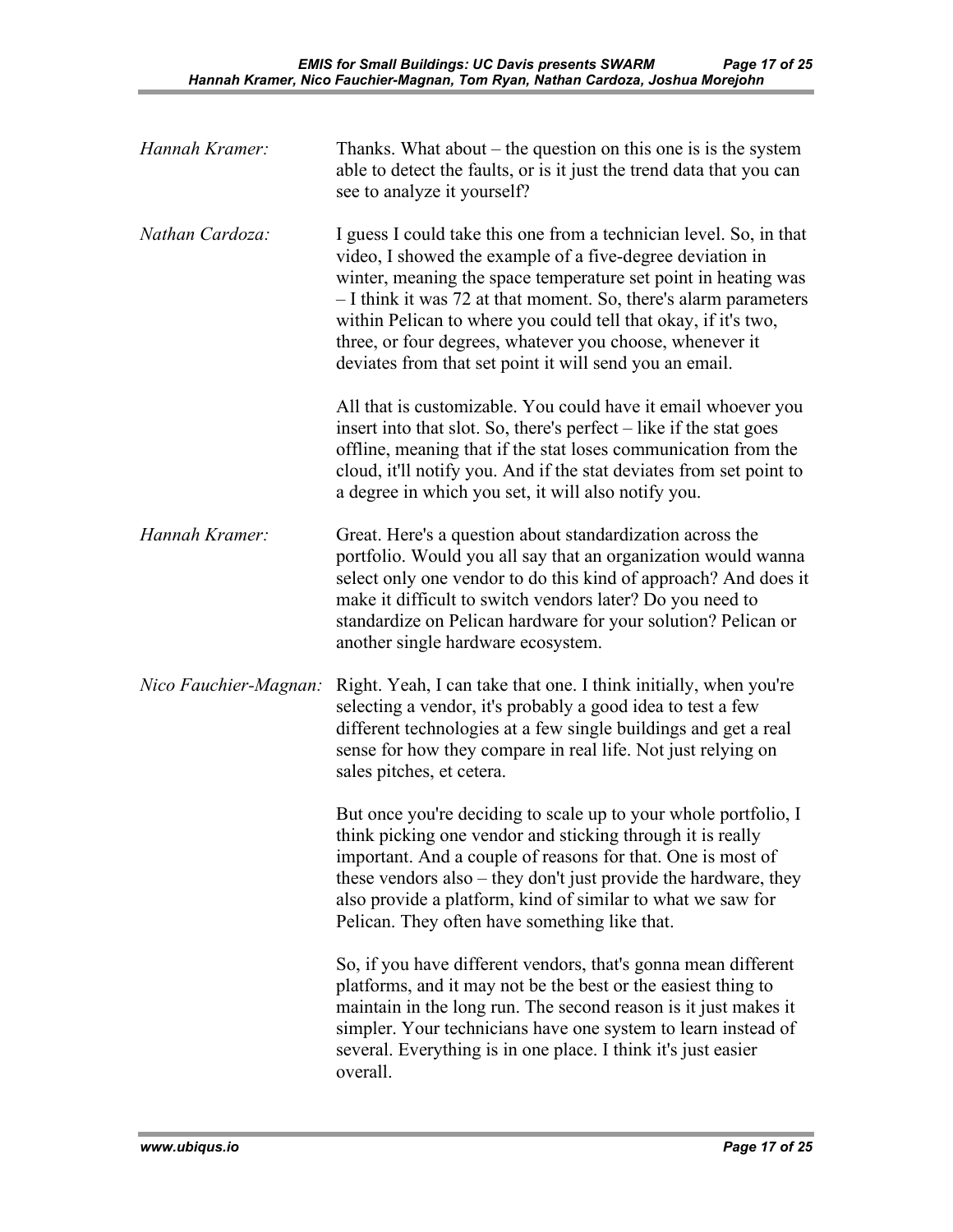|                       | So, I think it's important to pick the right vendor, but then yeah,<br>standardize on it, and it would – switching vendors would<br>require taking out the hardware you've put in and putting in<br>new hardware. So, I think that would be more difficult.                                                                                    |
|-----------------------|------------------------------------------------------------------------------------------------------------------------------------------------------------------------------------------------------------------------------------------------------------------------------------------------------------------------------------------------|
|                       | Some of these, if you wanna get into the details, some of these<br>vendors are backnet compatible, et cetera., so you can do<br>integration that way. But that just makes it more complex. It's<br>nice to be able to just plug in a thermostat and it populates into<br>this interface right away, there's very little setup to be done.      |
| Hannah Kramer:        | We had kind of a follow-up question on that $-$ how long does a<br>typical setup take for, let's say, a single thermostat?                                                                                                                                                                                                                     |
|                       | <i>Nico Fauchier-Magnan</i> : I think that's a good one for Nate.                                                                                                                                                                                                                                                                              |
| Nathan Cardoza:       | Okay. So, when you set up a system, it's kind of multi-layered.<br>We always start with the gateway installation and then<br>broadcasting the communication into the building to when we<br>put a thermostat on the wall, we could program it through the<br>cloud.                                                                            |
|                       | So, that is a first step process that, depending on your distance<br>from your gateway, we add repeaters to jump the signal over, if<br>needed, to wherever the thermostats are communicating. So,<br>that takes a little bit of time. But I would say just a standard<br>number, we give eight hours, typically, to do a whole<br>economizer. |
|                       | That's a new actuator, that's the pearl, which is a component of<br>the actuator economizer system, the thermostat install,<br>programming, inventory – from start to finish, it's about an<br>eight-hour process to do that installation.                                                                                                     |
|                       | If it's just a normal thermostat with no economizer, you could<br>be in and out of there within an hour or two, if the gateway's<br>already set up.                                                                                                                                                                                            |
| Hannah Kramer:        | Mm, great. Nico, could you flip back to your early-on cost-<br>benefits slide where you show the total savings and total costs?<br>There's a question about the 200k cost of the total investment.<br>Does that include labor costs of your internal team, or is that,<br>like, the hardware and infrastructure costs?                         |
| Nico Fauchier-Magnan: | It's all of the above. So, it's hardware, labor, and infrastructure,<br>I believe. And granted, it's not that easy to keep track of all                                                                                                                                                                                                        |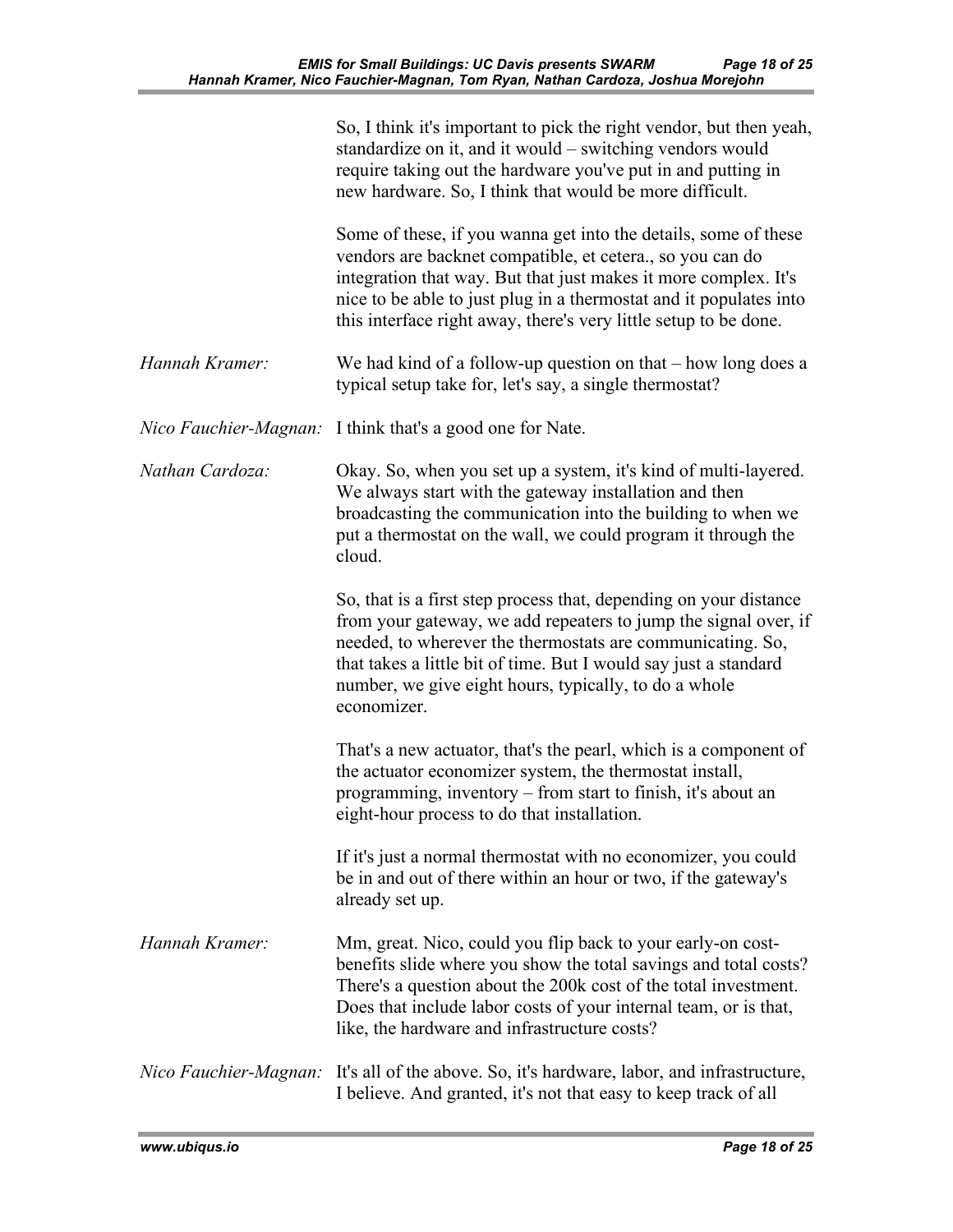|                       | those costs really well, so, you know, it's in the ballpark, I<br>would say. Maybe the real cost is more like 250 or 300. But it's<br>that order of magnitude, for sure. It's not much more than that.                                                            |
|-----------------------|-------------------------------------------------------------------------------------------------------------------------------------------------------------------------------------------------------------------------------------------------------------------|
| Hannah Kramer:        | On the savings side, these are rolled-up savings. What was the<br>variability, maybe, you saw between when you did 120<br>buildings? I know you didn't monitor every single one, but you<br>kind of knew what their base case, maybe, was coming in.              |
|                       | Did you have some that were running really well, or for an<br>owner who might not be doing 120, they might be doing 20,<br>what's the variability they might see in savings per building?                                                                         |
| Nico Fauchier-Magnan: | Yeah, there is definitely some variation across – from one<br>building to the other. I would say it's pretty rare to find a<br>programmable thermostat that is correctly programmed with<br>the right date and time, and where that gets maintained over<br>time. |
|                       | So, your base case is, more often than not, going to be longer<br>run hours than what's needed, and probably less comfort that<br>what you would expect. But yes, there is definitely some<br>variability, so it's kinda hard to say.                             |
|                       | I don't have the numbers in my head of percentage, but you<br>would probably get at least 10, 15 percent at the very least in<br>savings, and up to 40 percent we saw for ATCR, I think. That's<br>pretty typical core range.                                     |
| Hannah Kramer:        | Can you flip to the 40 percent? I'm trying to remember $-$ that<br>was of HVAC, not of total?                                                                                                                                                                     |
|                       | Nico Fauchier-Magnan: That's actually the total building.                                                                                                                                                                                                         |
|                       | [Crosstalk]                                                                                                                                                                                                                                                       |
| Hannah Kramer:        | Oh, that's total building.                                                                                                                                                                                                                                        |
| Nico Fauchier-Magnan: | Yeah.                                                                                                                                                                                                                                                             |
| Hannah Kramer:        | At the meter.                                                                                                                                                                                                                                                     |
| Nico Fauchier-Magnan: | That's looking at the electric meter.                                                                                                                                                                                                                             |
| Hannah Kramer:        | Wow.                                                                                                                                                                                                                                                              |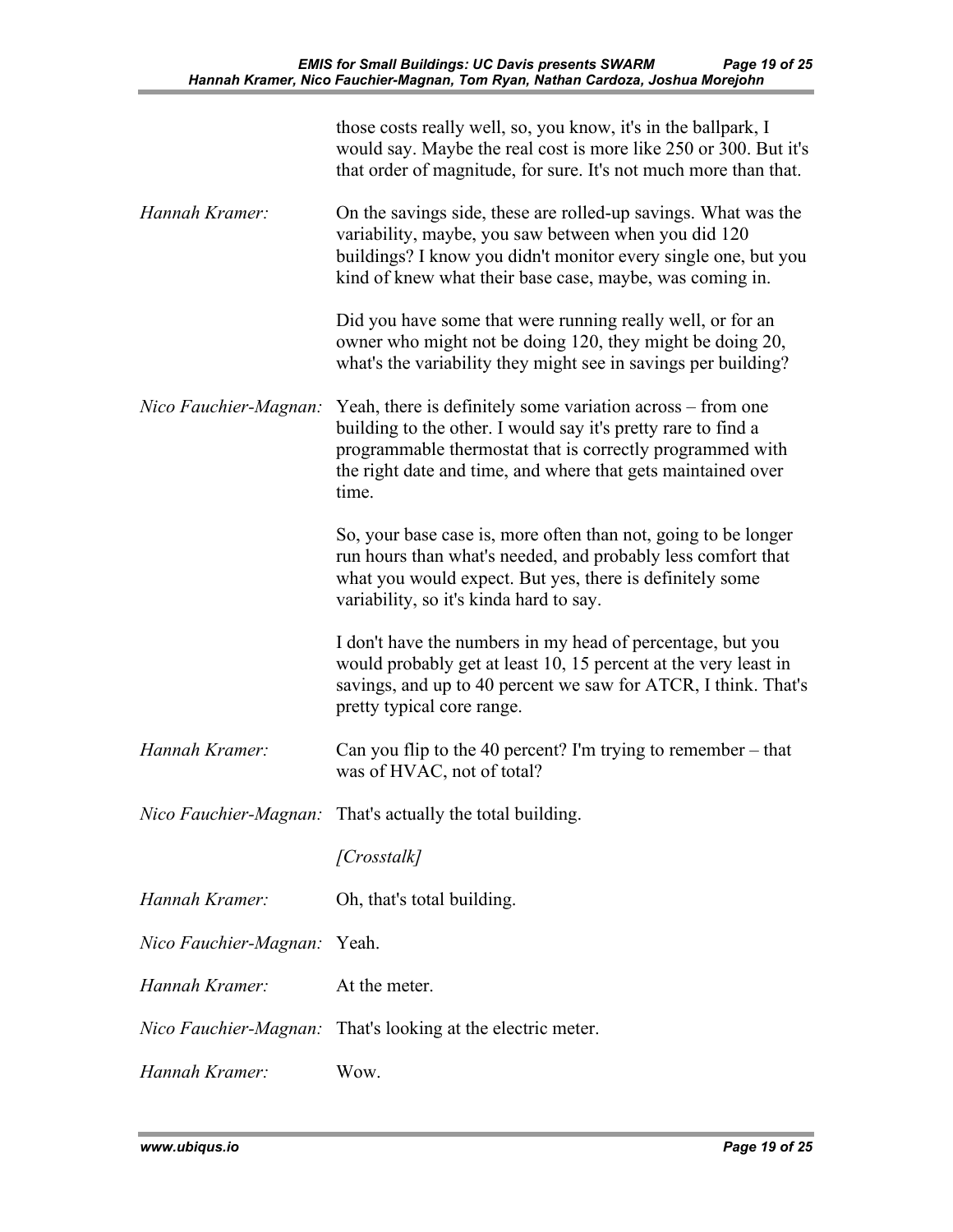| Nico Fauchier-Magnan:              | This is a heat-pump system, so there's no gas consumption. So,<br>it's electric both for the winter and the summer. But yeah, that's,<br>like, whole building savings. So, yeah.                                                                                                                                                                                                                                                      |
|------------------------------------|---------------------------------------------------------------------------------------------------------------------------------------------------------------------------------------------------------------------------------------------------------------------------------------------------------------------------------------------------------------------------------------------------------------------------------------|
| Hannah Kramer:                     | Wow, that's a lot. That's including lighting and everything?                                                                                                                                                                                                                                                                                                                                                                          |
| <i>Nico Fauchier-Magnan:</i> Yeah. |                                                                                                                                                                                                                                                                                                                                                                                                                                       |
| Hannah Kramer:                     | Okay. All right, so, a question on costs and justifying costs.<br>Now that you have SWARM up and running for this big<br>portfolio, is it just treated as a part of ongoing operational costs,<br>or do you need to justify every year through your energy or<br>maintenance cost savings? This also may be a point where you<br>could mention how much you paid for the software hosting<br>fees per site. Oh, you're on mute, yeah. |
|                                    | Nico Fauchier-Magnan: Yeah, sorry, I was trying to go back to my slides. Yeah, I think<br>- so, the ongoing costs for this platform are pretty low. Our<br>subscription cost is \$3.00 per thermostat per year, so that's<br>really affordable. So, we don't really have to justify that too<br>much.                                                                                                                                 |
|                                    | The ongoing costs are obviously worth it in regards to the<br>benefits we get from this. It's more when we do new building<br>installs, that's when we have to think if it's worth the<br>investment or not, and yeah, so far, it has definitely been worth<br>the investment.                                                                                                                                                        |
| Hannah Kramer:                     | Okay, great.                                                                                                                                                                                                                                                                                                                                                                                                                          |
| Tom Ryan:                          | Hannah, it is also good to note that that \$3.00 per thermostat is<br>not necessary. There is $a - you$ do have Web access to all of<br>the system for free. The \$3.00 is just for extended users, to<br>have more users on board, a longer time of history, like,<br>historical data. It's some added benefits, but it's not necessary<br>to have the system.                                                                       |
| Hannah Kramer:                     | Mm-hmm. So, the majority of the cost is the hardware and the<br>setup and the gateways and that kind of thing.                                                                                                                                                                                                                                                                                                                        |
| Tom Ryan:                          | Yeah, once you're set up, it's pretty low.                                                                                                                                                                                                                                                                                                                                                                                            |
| Hannah Kramer:                     | Yeah, okay.                                                                                                                                                                                                                                                                                                                                                                                                                           |
| Nico Fauchier-Magnan:              | That might vary with vendors, too. So, that is something $-$                                                                                                                                                                                                                                                                                                                                                                          |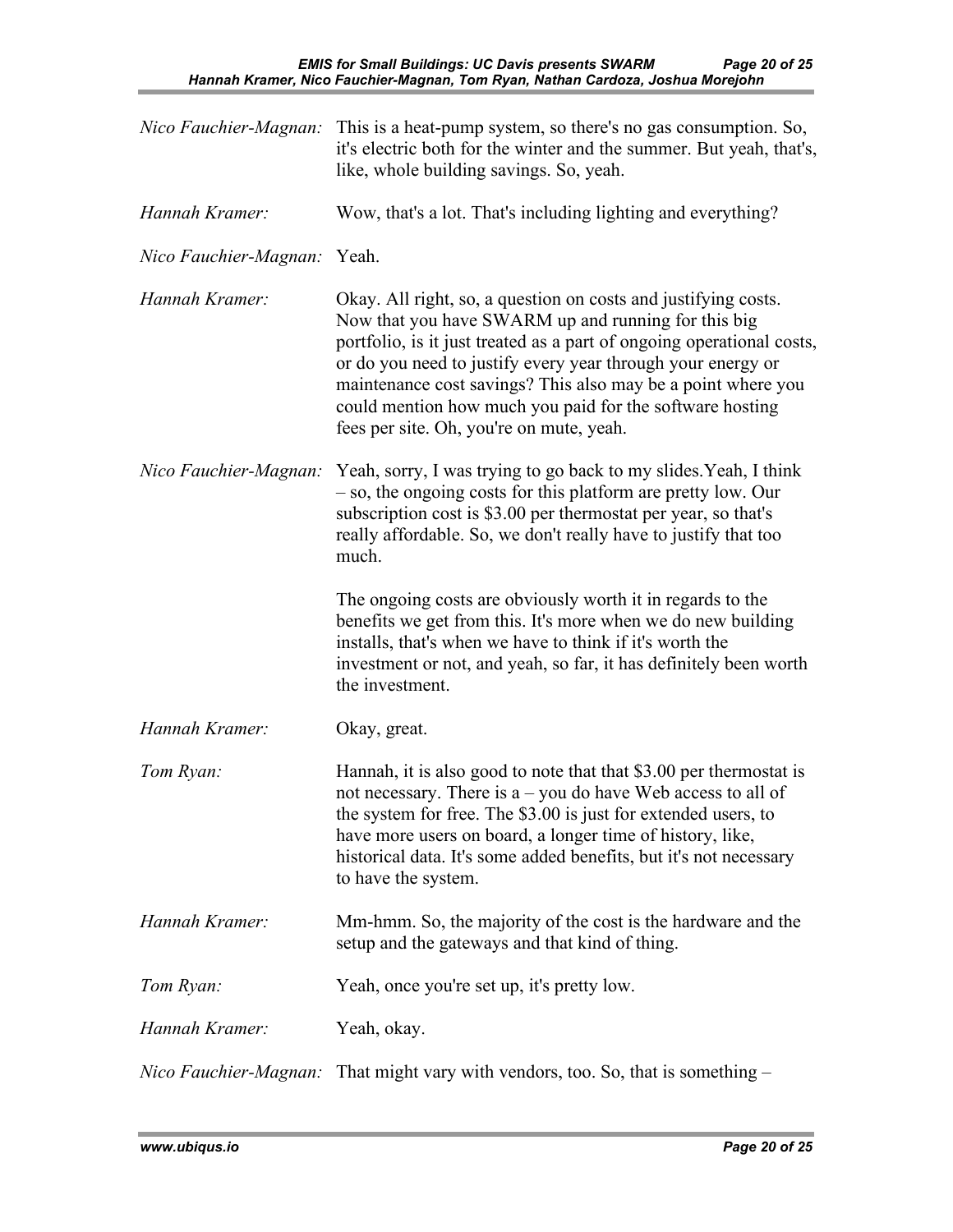| Tom Ryan:                                   | Right.                                                                                                                                                                                                                                                                                                             |
|---------------------------------------------|--------------------------------------------------------------------------------------------------------------------------------------------------------------------------------------------------------------------------------------------------------------------------------------------------------------------|
| Nico Fauchier-Magnan:                       | - you should look into when you're selecting your vendor.<br>That's one more criteria to ask about.                                                                                                                                                                                                                |
| Tom Ryan:                                   | Yeah.                                                                                                                                                                                                                                                                                                              |
| Hannah Kramer:                              | Mm-hmm. Okay, great. Here's a question about the optimum<br>start function that you mentioned in your demo. Have you<br>found that that works well? Historically $-$ I guess this is<br>coming from operators don't like to yield control of that start-<br>up time. Has it proved to be successfully implemented? |
| Nico Fauchier-Magnan:                       | Yeah, it works really well. We can actually go $-$ let me see if I<br>can do this real quick.                                                                                                                                                                                                                      |
| Tom Ryan:                                   | Nate, have you seen any issues with that?                                                                                                                                                                                                                                                                          |
| Nathan Cardoza:                             | No, it's an algorithm, so it's not gonna hit it right on the head<br>right away. It needs to understand and learn how quickly the<br>building reacts when the call happens. So, there is a few days<br>of a learning curve. But overall, I would - I use it, so it is<br>successful.                               |
| Nico Fauchier-Magnan:                       | Yeah, so this is for the building we were looking at just this<br>morning, just see. At 7:00 a.m. it was right on target at 68<br>degrees, and it had to start the system at 6:08 in order to get<br>there. But that's pretty typical of what we see. It knows, really,<br>how well the building responds.         |
| Hannah Kramer:                              | Mm-hmm. And otherwise, you might –                                                                                                                                                                                                                                                                                 |
|                                             | [Crosstalk]                                                                                                                                                                                                                                                                                                        |
| <i>Nico Fauchier-Magnan:</i> And that's $-$ |                                                                                                                                                                                                                                                                                                                    |
| Hannah Kramer:                              | $-$ worry and start it at 5:00, right? So.                                                                                                                                                                                                                                                                         |
| Nico Fauchier-Magnan:                       | Right.                                                                                                                                                                                                                                                                                                             |
| Hannah Kramer:                              | Yeah. Great. So, in terms of future looking at the system, what<br>capabilities would you like to see developed? I know you guys<br>have developed some things internally that are kind of above<br>and beyond. So, I guess I would say you have some ideas in<br>this area.                                       |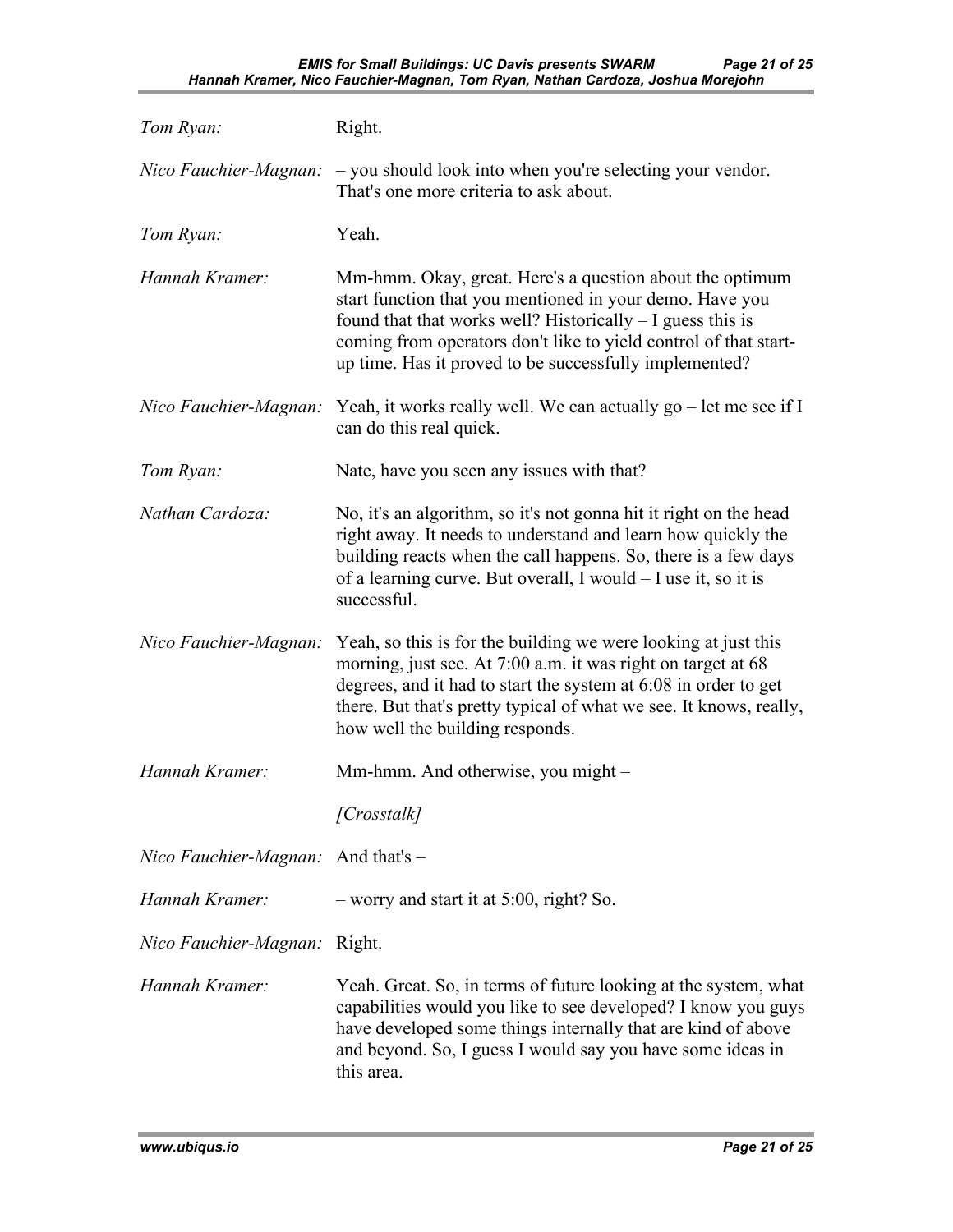| Nico Fauchier-Magnan: | Yeah, I mean, there's some nitty-gritty aspects of the platform,<br>of our vertical platform that we'd like to see improved a little<br>bit. Like looking at the network map is not super easy over<br>time. Or it's kinda hard to maintain the network map as you add<br>more buildings to it. So, that's one really kinda detailed thing<br>that we'd like to improve.     |
|-----------------------|------------------------------------------------------------------------------------------------------------------------------------------------------------------------------------------------------------------------------------------------------------------------------------------------------------------------------------------------------------------------------|
|                       | But other than that, big picture, I think from an energy<br>perspective, it gives us a lot. Yeah, it - I can't really think of.                                                                                                                                                                                                                                              |
|                       | [Crosstalk]                                                                                                                                                                                                                                                                                                                                                                  |
| Tom Ryan:             | I mean, we pulled data into PI and we get a $lot$ – we pull a lot<br>more data out than they show you. They'll give you two weeks<br>of data that they'll show historical graphs on, but we can pull a<br>year of data, or whenever the thermostat was initiated a year<br>ago, we can pull up to a year worth of data into a CSV and then<br>do with it what we want.       |
|                       | For a bunch of mechanical engineers, that's like a playground.<br>So, I would say that's a good thing that we do sort of with our<br>own programming. We also have our own holiday shut-down<br>scheme that we do.                                                                                                                                                           |
|                       | We do kind of bulk programming in Python that we can<br>implement. So, that's something that we kind of do a little bit<br>above and beyond what the system is really designed for. They<br>have ways to do it; it's just we $-$ I don't know, I think the<br>engineers kind of geek out and say, you know, we can do that<br>better. So, I think they do, and they like to. |
| Hannah Kramer:        | So, great. I think we're running out of time here now, but I<br>know your parting words of wisdom have been kind of<br>throughout all this around make sure you talk to your IT folks<br>early and often, and get things hammered out. Do you have any<br>other final parting thoughts before I close out this session?                                                      |
| Joshua Morejohn:      | I would just say don't assume that your programmable<br>thermostats are being used correctly, and if you have<br>programmable, standalone thermostats in buildings, it's a great<br>opportunity to put in a network system and get some really<br>easy benefits.                                                                                                             |
| Hannah Kramer:        | Great, yeah, it's another low-hanging fruit.                                                                                                                                                                                                                                                                                                                                 |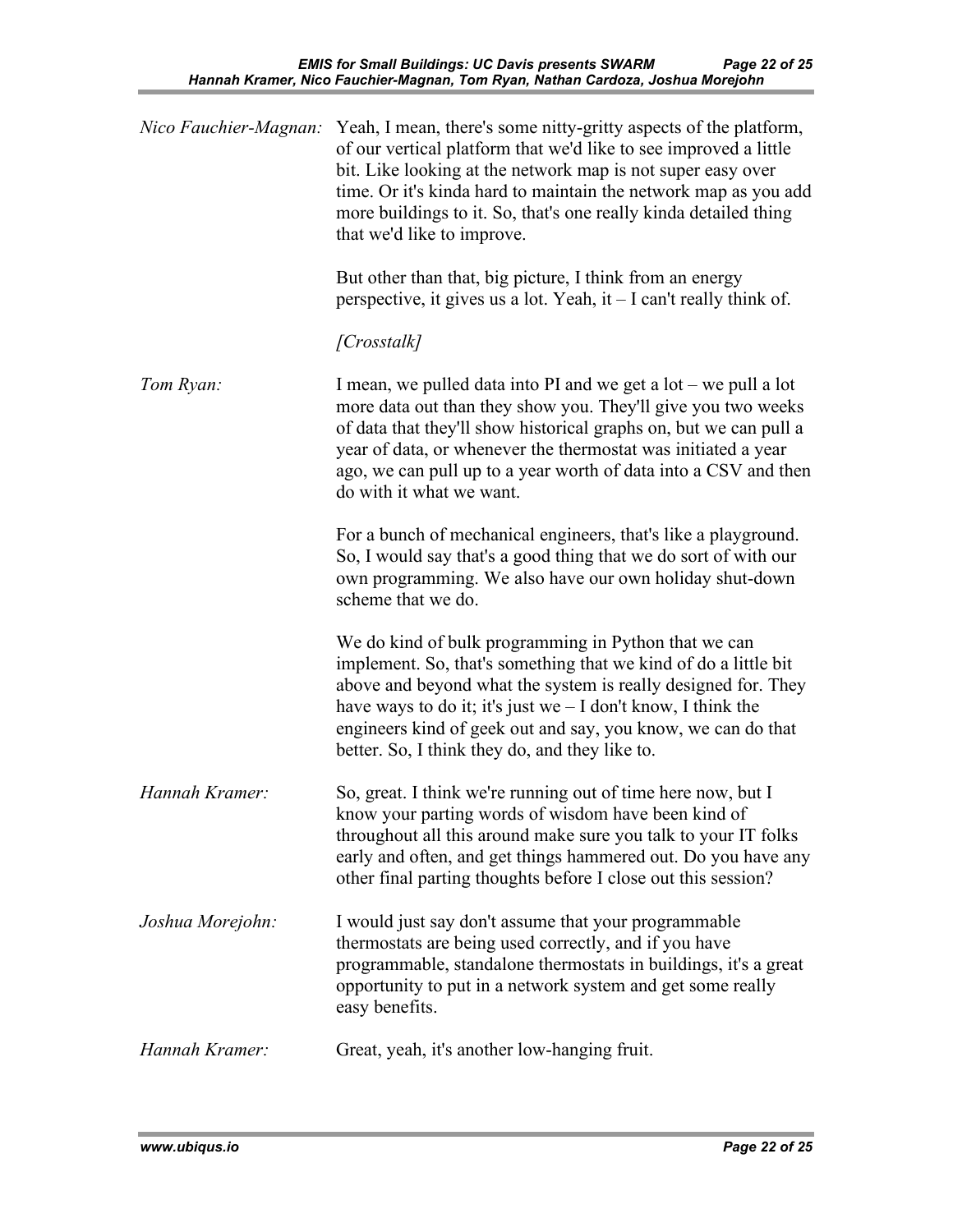| Tom Ryan:        | And one other thing to mention about our system, and I think<br>some of the others', probably, as well. The gateways – when<br>we're doing permanent installations, we do our Ethernet<br>gateways, but if you are doing a sort of off-grid or a traveling<br>kind of thing, you can do a cell gateway as well, to have your<br>system be operable.<br>If it's more of a maintenance issue as opposed to an energy<br>issue, and you just need to know what's going on in that<br>particular building and you can't get an Ethernet connection to<br>it, it's possible, it's just not as cost-effective, because you have<br>a data plan that you have to get onto. So, if energy is not the<br>only thing, and it should be part of it, I should say that, but just<br>wanted to throw that out there. |
|------------------|---------------------------------------------------------------------------------------------------------------------------------------------------------------------------------------------------------------------------------------------------------------------------------------------------------------------------------------------------------------------------------------------------------------------------------------------------------------------------------------------------------------------------------------------------------------------------------------------------------------------------------------------------------------------------------------------------------------------------------------------------------------------------------------------------------|
| Joshua Morejohn: | And that would bypass most of your IT restrictions.                                                                                                                                                                                                                                                                                                                                                                                                                                                                                                                                                                                                                                                                                                                                                     |
| Tom Ryan:        | Also yes.                                                                                                                                                                                                                                                                                                                                                                                                                                                                                                                                                                                                                                                                                                                                                                                               |
| Hannah Kramer:   | Great. Well, thank you so much. To all the folks on this call,<br>like I said before, we're having a renewed interest in addressing<br>small building controls and analytics, so please do reach out to<br>me – my email's right here – if you wanna talk about your ideas<br>on how DOE can help move this area forward in terms of their<br>role in better buildings and supporting owners.                                                                                                                                                                                                                                                                                                                                                                                                           |
|                  | We also have the email for the UC Davis SWARM team here,<br>and I'll put in a plug $-$ if you wanna be on more of these<br>webinars, we have about one a quarter, you can join the EMIS<br>tech team list at EMIS@LBL.gov, and we'll make sure you get<br>those webinars.                                                                                                                                                                                                                                                                                                                                                                                                                                                                                                                               |
|                  | We have our next one coming up in March on scaling up fault<br>detection in a portfolio. We have Kaiser Permanente coming in<br>to talk about their very large FDD implementation. And just a<br>reminder on the different better building solutions center<br>resources that we're here to help you with as well.                                                                                                                                                                                                                                                                                                                                                                                                                                                                                      |
|                  | So, very big thank you to the UC Davis crew. They did an<br>excellent job. And thank you for all your questions. We had a<br>lot of great Q&A, and we will provide those in the follow-up<br>email, because the UC Davis folks wrote very great, detailed<br>answers in that Q&A. Thank you again, everyone, and have a<br>great day.                                                                                                                                                                                                                                                                                                                                                                                                                                                                   |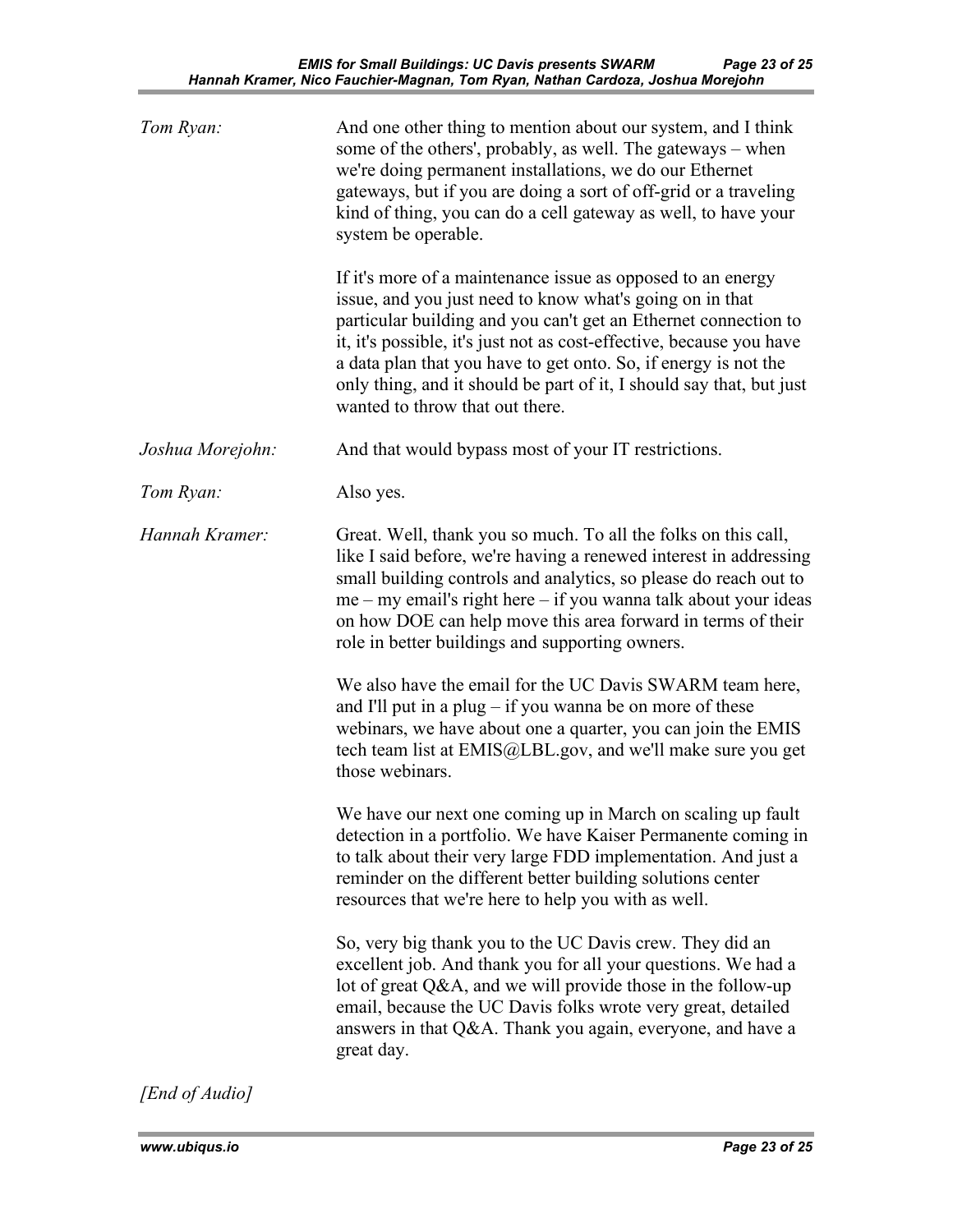## *Additional Speaker Q&A:*

*Better Buildings does not endorse or recommend any product or technology provider. The answers in this document are solely the opinions of the speakers based on their professional knowledge and experience.* 

## Additional Questions

| Audience member: | How did you select Pelican Wireless Systems?                                                                                                                                                                                                                                                                                                                                                                                                                                                                                                                                              |
|------------------|-------------------------------------------------------------------------------------------------------------------------------------------------------------------------------------------------------------------------------------------------------------------------------------------------------------------------------------------------------------------------------------------------------------------------------------------------------------------------------------------------------------------------------------------------------------------------------------------|
| Speaker:         | One of our main challenges was finding a system that could work<br>with the campus network and the security concerns on a campus - we<br>don't have an equipment Wi-Fi network so residential type systems<br>don't work, and we needed a system that had its own gateways and<br>networking capabilities.                                                                                                                                                                                                                                                                                |
| Audience member: | Small buildings are usually not good candidates for traditional BAS.<br>Did you ever estimate the cost to install at these buildings? (for<br>comparison to the \$200,000 investment for SWARM?)                                                                                                                                                                                                                                                                                                                                                                                          |
| Speaker:         | Right - it would be cost prohibitive to bring them on to our campus<br>BAS - this is essentially a very low-cost BAS system for small<br>buildings. Per building it is a few hundred to a few thousand dollars to<br>set up this system and probably 1/10 of the cost of a traditional BMS.<br>The majority of the buildings we've done have had existing stand-<br>alone thermostats and we replaced them with these networked ones,<br>though a couple new buildings have been specified with this system<br>instead of stand-alone thermostats now that we have it as our<br>standard. |
| Audience member: | Are the IT requirements that influenced your product vendor decision<br>- still in place today?                                                                                                                                                                                                                                                                                                                                                                                                                                                                                           |
| Speaker:         | Yes. And they won't be going away anytime soon - security<br>requirements are going up.                                                                                                                                                                                                                                                                                                                                                                                                                                                                                                   |
| Audience member: | Does UC Davis have an enterprise BAS (server level across the<br>building fleet) and can Pelican be integrated into that system?                                                                                                                                                                                                                                                                                                                                                                                                                                                          |
| Speaker:         | We have a over 100 large buildings on a Siemens BAS system and<br>another 20 or so on an ALC system. We have not had any reason to<br>tie Pelican into those, but we did integrate it into our data analytics<br>system for trending and FDD (we use OSIsoft/Aveva PI system and<br>Sky Spark).                                                                                                                                                                                                                                                                                           |
| Audience member: | Why the need for your "own" DR?                                                                                                                                                                                                                                                                                                                                                                                                                                                                                                                                                           |
| Speaker:         | Good question. We are currently not eligible for traditional utility DR<br>programs (for complicated energy procurement reasons), but we still                                                                                                                                                                                                                                                                                                                                                                                                                                            |